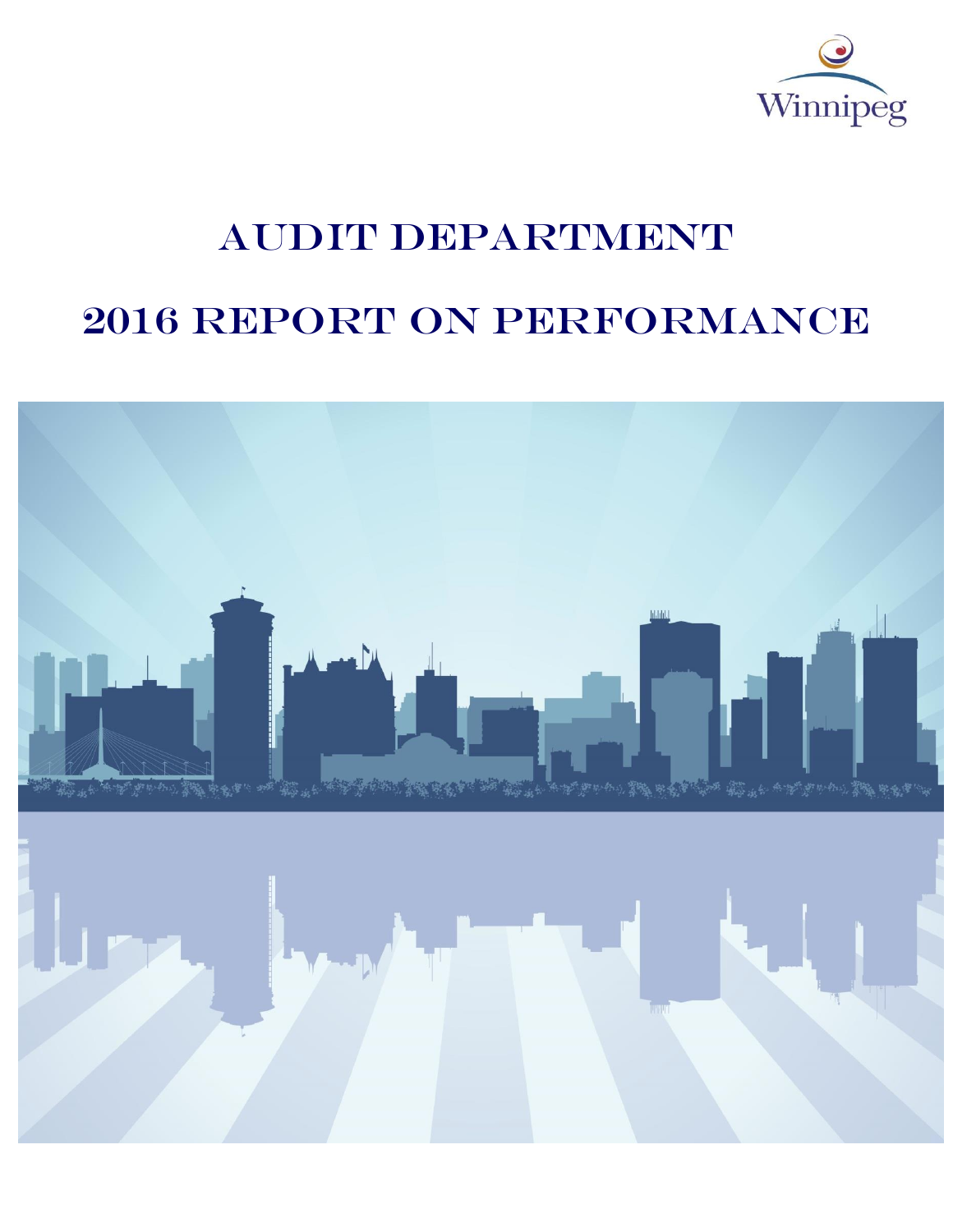## **City of Winnipeg Audit Department 2016 Report on Performance**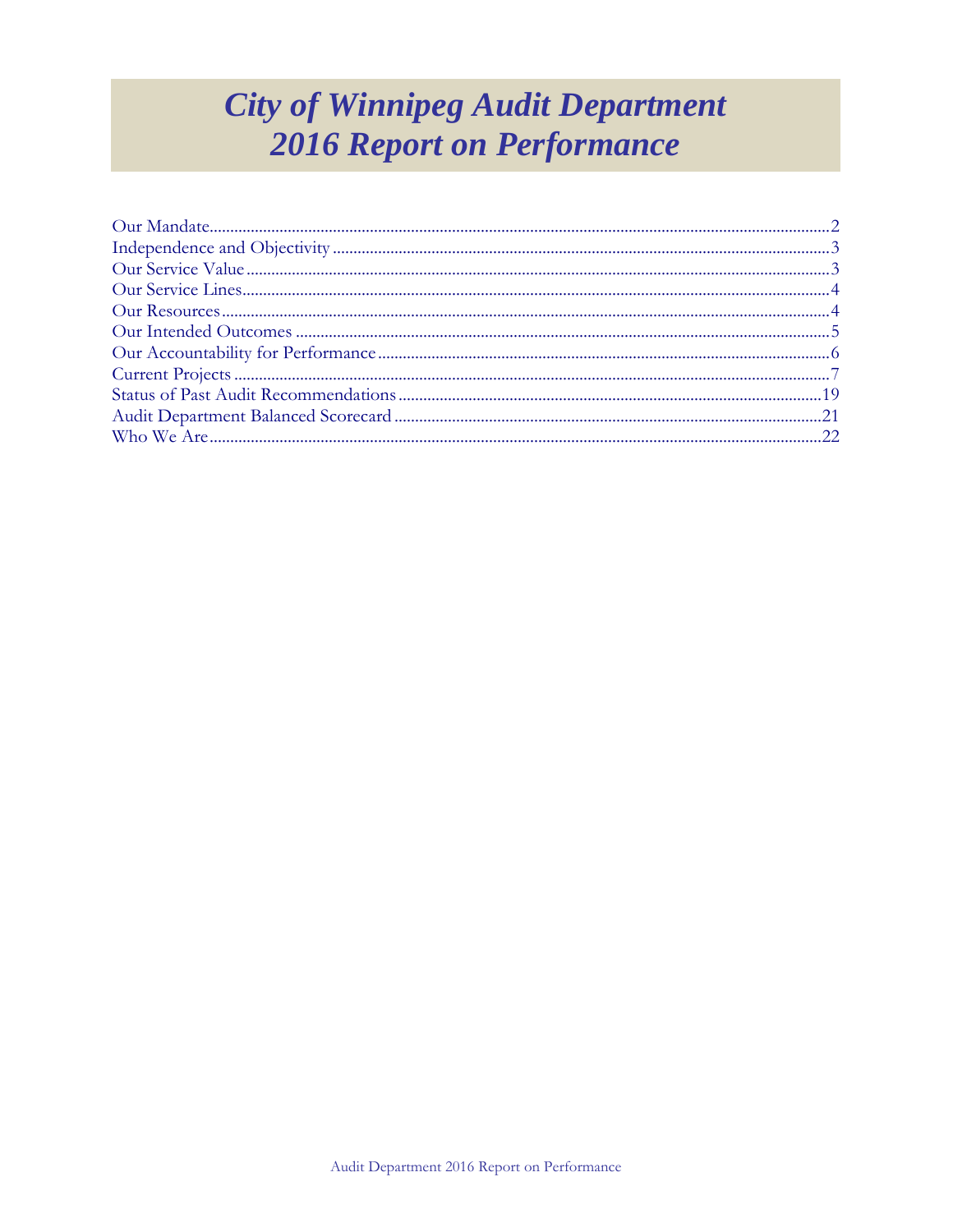## *Our Mandate*

The City Auditor is a statutory officer appointed by City Council under *[The City of Winnipeg Charter](http://web2.gov.mb.ca/laws/statutes/municipal/c03902e.php)* and is independent of the City's Public Service. Powers and authorities granted through The *City of Winnipeg Charter*, organizational by-laws and Council motions support the position and mandate of the City Auditor.

The City Auditor conducts examinations of the operations of the City and its affiliated bodies to assist Council in its governance role of ensuring the Public Service's accountability for the quality of stewardship over public funds and for the achievement of value for money in City operations. The findings are reported to Council through the Audit Committee (Executive Policy Committee) and an audit report becomes a public document after communication to City Council.

In 2009, the CAO introduced the concept of a Chief Performance Officer as an administrative function for the City. The mandate of the department with the addition of the Chief Performance Officer role is as follows:

- *To examine problem areas brought to the Auditor's attention by taxpayers, department heads, employees, Council, Standing Committees of Council, members of Council and the CAO.*
- *To act as an internal consulting group to provide information and help to civic departments.*
- *To examine and evaluate the adequacy of the City's financial and operational systems of internal control.*
- *To determine compliance with sections of The City of Winnipeg Charter, by-laws, regulations, orders of Council, administrative directives and applicable federal and provincial legislation.*
- *To review the performance of operations to ensure money was expended with due regard to economy and efficiency.*
- *To monitor and report on the status of implementation of audit recommendations on a quarterly basis.*
- *To provide advice and assistance on the definition and development of performance measures, the implementation of performance management systems and the reporting of performance information to the public and to advocate for the use of performance information.*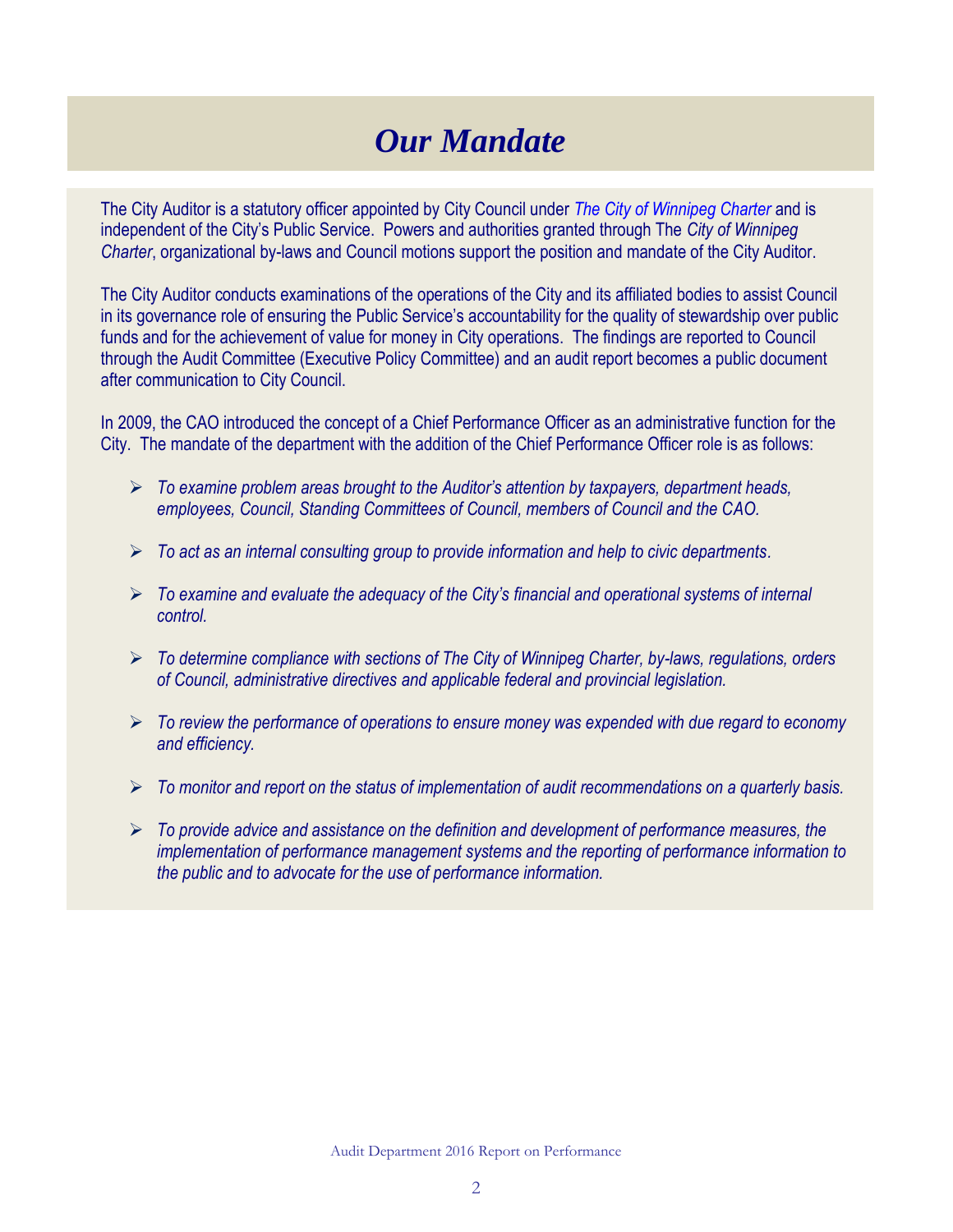## *Independence and Objectivity*

Independence has been called the cornerstone of legislative auditing. To be credible, we must maintain an independent position within the organization as well as bring an objective state of mind to all of our work. Mechanisms in place to promote independence and objectivity include:

- The City Auditor is appointed by City Council and can only be suspended or dismissed by virtue of a resolution supported by two-thirds of all members.
- The City Auditor is directly accountable to City Council through the Audit Committee comprised of Executive Policy Committee members.
- The City Auditor is solely responsible for the staff and internal operations of the Audit Department within the budget approved by City Council.
- The City Auditor has broad and defined powers of access to information and City staff by virtue of *The City of Winnipeg Charter*.
- Auditors are required to follow strict standards established by their professional associations and the Audit Department including the requirement to adhere to a Code of Ethics and Professional Conduct.
- Quality assurance practices have been implemented to ensure that Audit reports present information that is reliable, fair and balanced.

<span id="page-3-0"></span>The Audit Department performs its work in accordance with *Government Auditing Standards*. These standards provide professional guidance for government-related audits and require us to follow relevant CPA Canada auditing standards where they are applicable to our work. The Audit Department recently completed its first peer review for the period of January 1, 2015 to November 30, 2016, and have received a clean opinion from the peer review team. It is the opinion of the Association of Local Government Auditors that the Audit Department's quality control system was suitably designed and operating effectively to provide reasonable assurance of our compliance with *Government Auditing Standards* for audits and attestation engagements for the period reviewed.

## *Our Service Value*

A key role of the Audit Department is to provide independent assurance on the performance of civic services in support of open, transparent and accountable government. Our primary client is City Council, through the Audit Committee.

The value to Council is the ability to use credible information to support their decision-making efforts. Our stakeholders are civic managers and citizens who are the recipients of our public reports.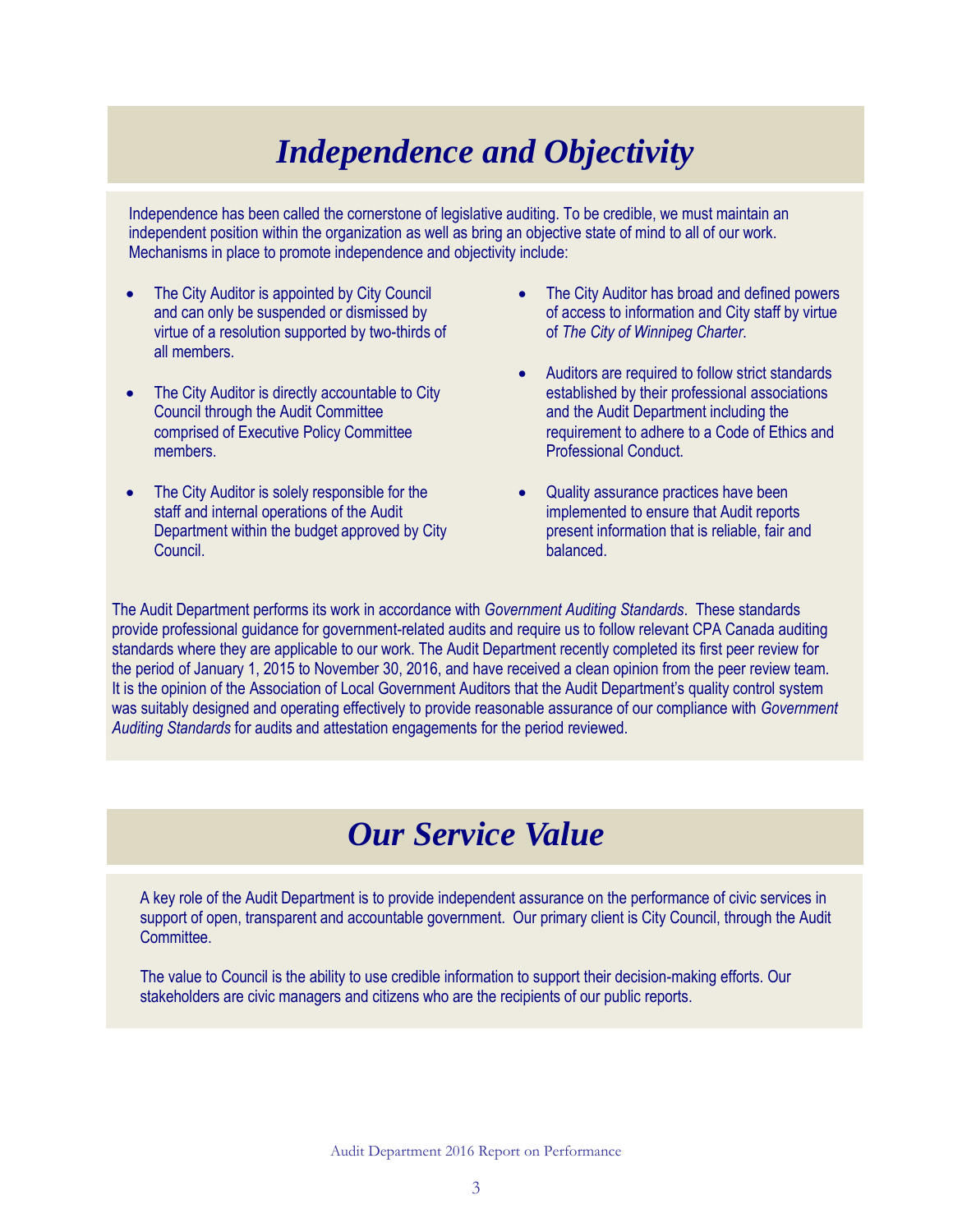## *Our Service Lines*

- <span id="page-4-0"></span> **Advisory Services** - activities carried out under this service line are proactive and concerned with getting it right the first time.
- **Assurance Services** assurance services are defined as independent professional services that improve the quality of information or its context for decision makers.
- **Investigation Services** we conduct reviews in response to reports submitted to the City's Fraud & Waste Hotline, requests received from external parties or as the result of information that is brought to the attention of the City Auditor under the *City of Winnipeg Fraud, Theft, Misappropriation or Related Irregularities* Administrative Standard.

## *Our Resources*

<span id="page-4-1"></span>The Audit Department's budget and expenditures are shown below:

|                    | <b>Fiscal Year</b>                                                     |                                                                                                                                                                                                |                                                                                                                                                                                                |  |  |
|--------------------|------------------------------------------------------------------------|------------------------------------------------------------------------------------------------------------------------------------------------------------------------------------------------|------------------------------------------------------------------------------------------------------------------------------------------------------------------------------------------------|--|--|
| <b>Description</b> | 2014                                                                   | 2015                                                                                                                                                                                           | 2016                                                                                                                                                                                           |  |  |
|                    |                                                                        |                                                                                                                                                                                                |                                                                                                                                                                                                |  |  |
| <b>Budget</b>      | 1,557,215 *<br>\$                                                      | 1,228,121<br>\$                                                                                                                                                                                | 1,368,146<br>\$                                                                                                                                                                                |  |  |
| Expenditures       | \$<br>1,531,439                                                        | 794,660<br>\$                                                                                                                                                                                  | \$<br>903,096                                                                                                                                                                                  |  |  |
| Surplus            | \$<br>25,776                                                           | 433,461**<br>\$                                                                                                                                                                                | 465,050**<br>\$                                                                                                                                                                                |  |  |
|                    | *Additional funding was<br>allocated for Council<br>approved projects. | ** Surplus mainly due to<br>unused funding for the<br><b>Independent Fairness</b><br>Commissioner (IFC) and<br>Lobbyist Registrar roles.<br>Surplus salaries due to<br>departmental vacancies. | ** Surplus mainly due to<br>unused funding for the<br><b>Independent Fairness</b><br>Commissioner (IFC) and<br>Lobbyist Registrar roles.<br>Surplus salaries due to<br>departmental vacancies. |  |  |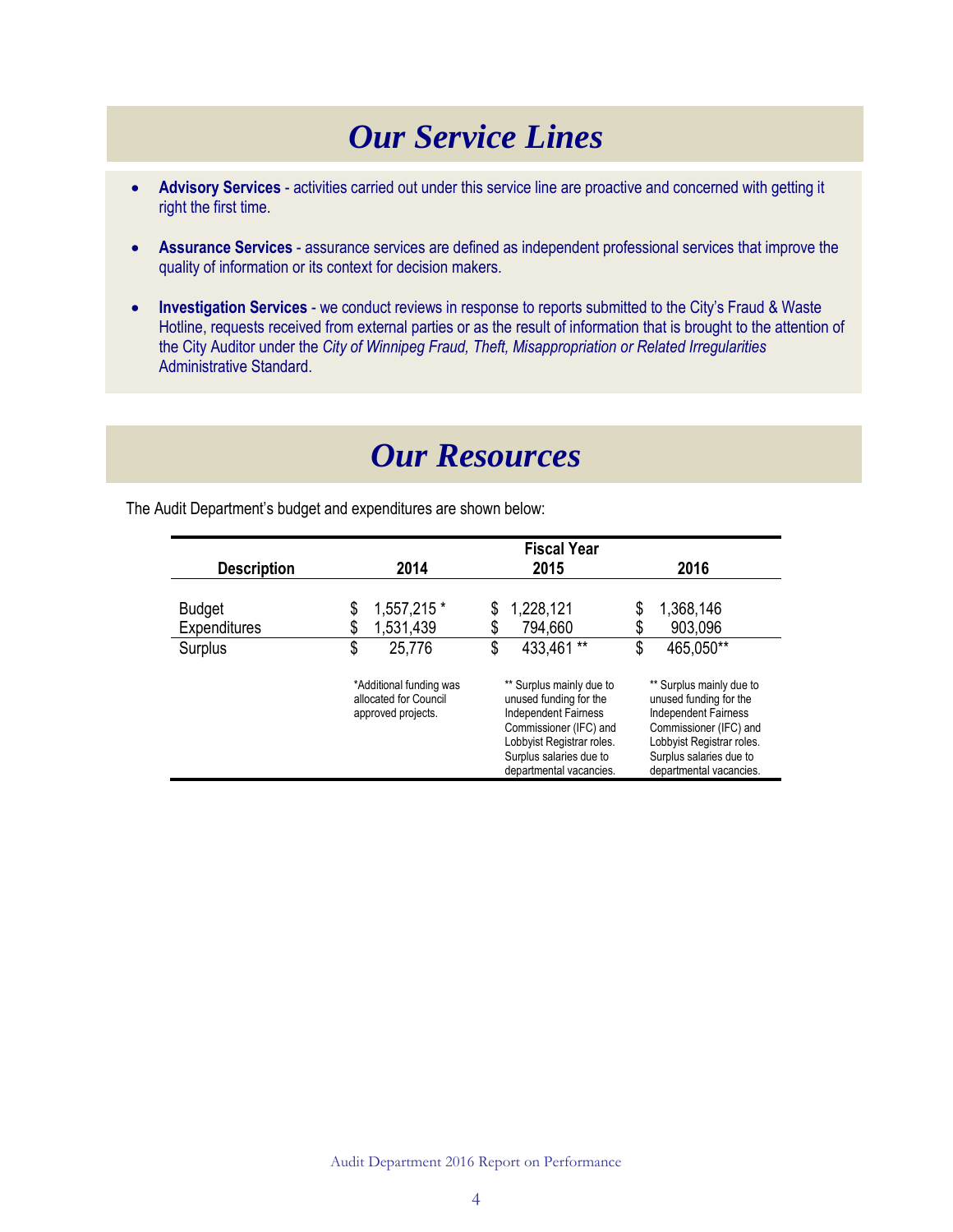## *Our Intended Outcomes*

<span id="page-5-0"></span>The Audit Department's logic model describes the linkages between our resources, and our activities, outputs and desired outcomes. To achieve our vision, our work must ultimately contribute to delivering valued services that clearly meet the needs and expectations of our citizens and result in a high level of public confidence in civic government.

#### **INPUTS ACTIVITIES OUTPUTS OUTCOMES** Department operating budget, employee competencies and technology Partnerships with City departments and external agencies **Advisory Services Assurance Services Investigations Services** Objective and independent information, advice and assurance with respect to governance, accountability, risk management and performance. Department provides high quality, cost-effective audit services. Audit projects are focused upon identified organizational risks. Audit reports include relevant, fair and value-added audit recommendations. Audit Committee and the Public Service are engaged in implementing audit recommendations and following up on identified issues. Risk management and accountability frameworks are strengthened. Enhanced quality of information is available to clients and stakeholders for decision-making. The Public Service delivers effective and efficient services. The City produces transparent and credible information. Civic services meet the needs of citizens. Public confidence in civic government is maintained. **Short Term Medium Term Long Term**

### **Audit Logic Model**

Audit Department 2016 Report on Performance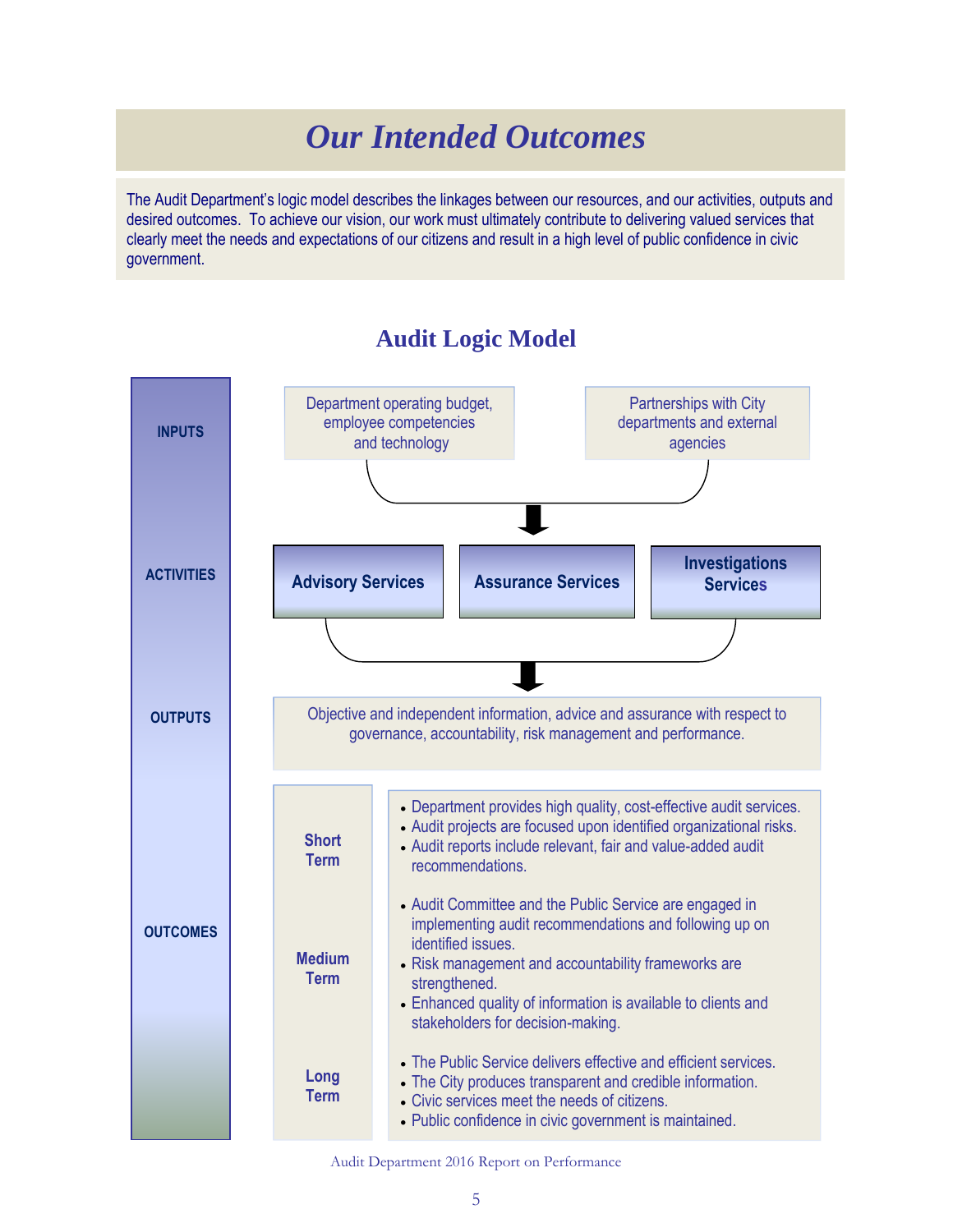## <span id="page-6-0"></span>*Our Accountability for Performance*

### **Our Vision and Mission**

- **Vision** To be leaders in building public trust in our civic government
- **Mission** To support City Council and the Public Service by providing objective and independent advice and assurance with respect to governance, risk management, performance and accountability



Support the achievement of transparent, efficient and effective City government services Deliver value-added, cost-effective and innovative audit services Promote a respectful, team-oriented and professional workplace



### **Our Key Risks**

**Capacity** – supplement resources with partnerships and audit processes that optimize coverage and productivity

**Credibility** - maintain a high standard of competence and professionalism **Independence & Objectivity** - provide independent assurance that is fair and balanced **Resources** - maintain an adequate level of resources to provide an appropriate level of assurance **Service Delivery** – produce high quality reports in an efficient manner that result in value-added recommendations

**Workflow** – efficient completion of audit projects while maintaining compliance with professional standards



### **Our Performance Measures & Results**

In the remainder of our *Report on Performance*, we will present the results of our work. We will summarize our significant projects and the key conclusions reached. We will also provide an update on the status of outstanding audit recommendations. Finally, we will provide our own performance measures and results against industry standards and departmental targets in our *Balanced Scorecard.*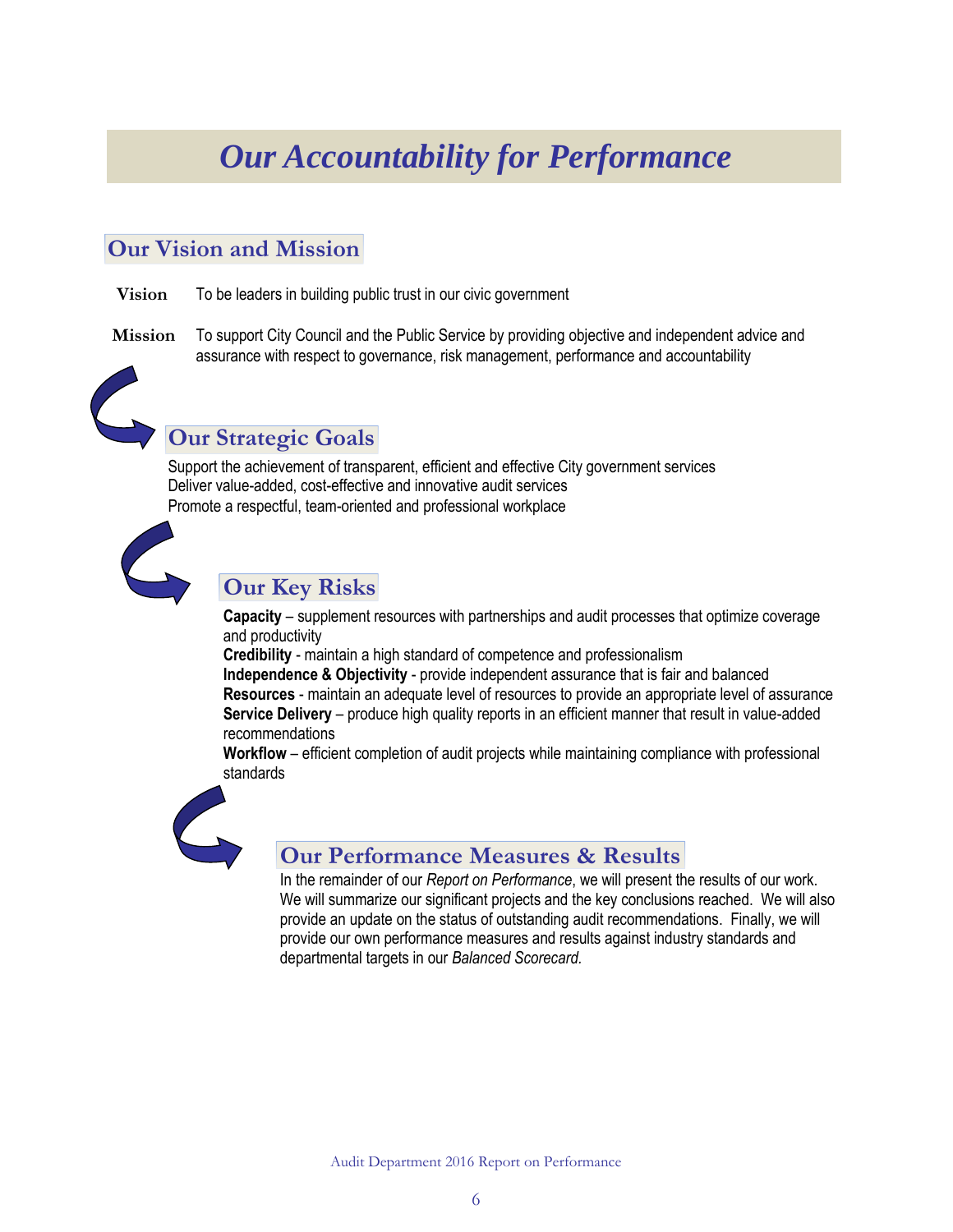## *Current Projects*

## <span id="page-7-0"></span>**Advisory Services**

The Audit Department has representatives who contribute to the following committees:

## *Excellence Winnipeg*

The City of Winnipeg, in partnership with Excellence Canada, began the Excellence Winnipeg initiative in 2013. The initiative promotes excellence, innovation and wellness in the Public Service by focusing on improving performance in: leadership and governance; strategy and planning; citizen experience; people engagement; process and project management; and partner and supplier relationships.

## *Indigenous Relations Leadership Team*

The Indigenous Relations Leadership Team is a cross-section of employees that raise awareness and create opportunities for Indigenous-focused initiatives across the Public Service. The Indigenous Relations Leadership Team has representatives from all civic departments.

## *Asset Management/Project Management Advisory Committee*

The mandate of the committee is to provide guidance and advice on the performance of the Asset Management Program and to monitor progress and success of the Corporate Asset Management Plan.

Audit Department 2016 Report on Performance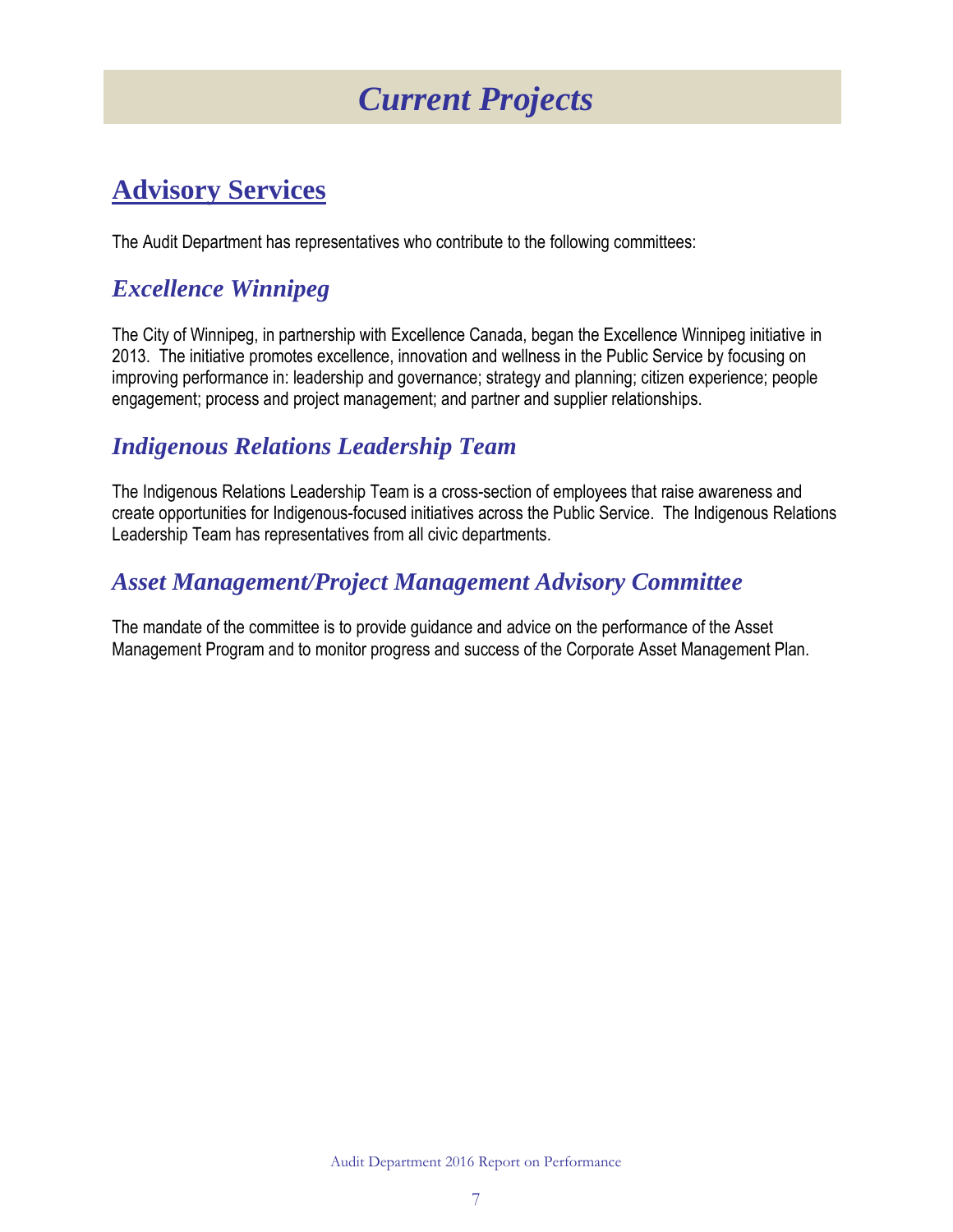## **Assurance Services**

### *Due Diligence Reviews - Collective Bargaining Agreements*

We completed one collective bargaining agreement review in 2016. Council policy requires that, prior to ratification of an agreement, the City Auditor and the external auditor review the full and long-term costs of collective bargaining agreements reported by the Public Service. Our role is to review that the forecasted net incremental costs or savings to the City have been appropriately identified, calculated and summarized in a report, and that all significant assumptions relating thereto have been disclosed.

### *Compliance Audits - Councillors' Ward Allowance Fund*

We audited the ward allowance and chairperson expenditures incurred under the CWA Fund Policy for the year ended December 31, 2015 to evaluate compliance with the policy requirements and principles of the fund. The CWA fund provides monies to City Councillors to operate their ward offices, to communicate with constituents, to represent and support their wards and local communities, and to cover the additional expenses of chairing specific committees of Council.

The CWA funds of fifteen City Councillors and thirteen chairperson accounts were audited for 2015. The results of the audits were reported to the Governance Committee of Council in June 2016.

### *Quarterly Report Card*

We gather and review management responses regarding the status of implementation of past audit recommendations on a quarterly basis and report the results to Audit Committee.

The Quarterly Report Card presents management's representations as to the status of recommendations implemented, in progress or not to be implemented. Documentation supporting the implementation of recommendations is reviewed by the Audit Department to confirm implementation has occurred.

The Quarterly Report Card process enables the City Auditor to provide Audit Committee with assurance that the Public Service has implemented recommendations from past audit reports. Further details of the Quarterly Report Card are provided in the section *Status of Past Audit Recommendations.*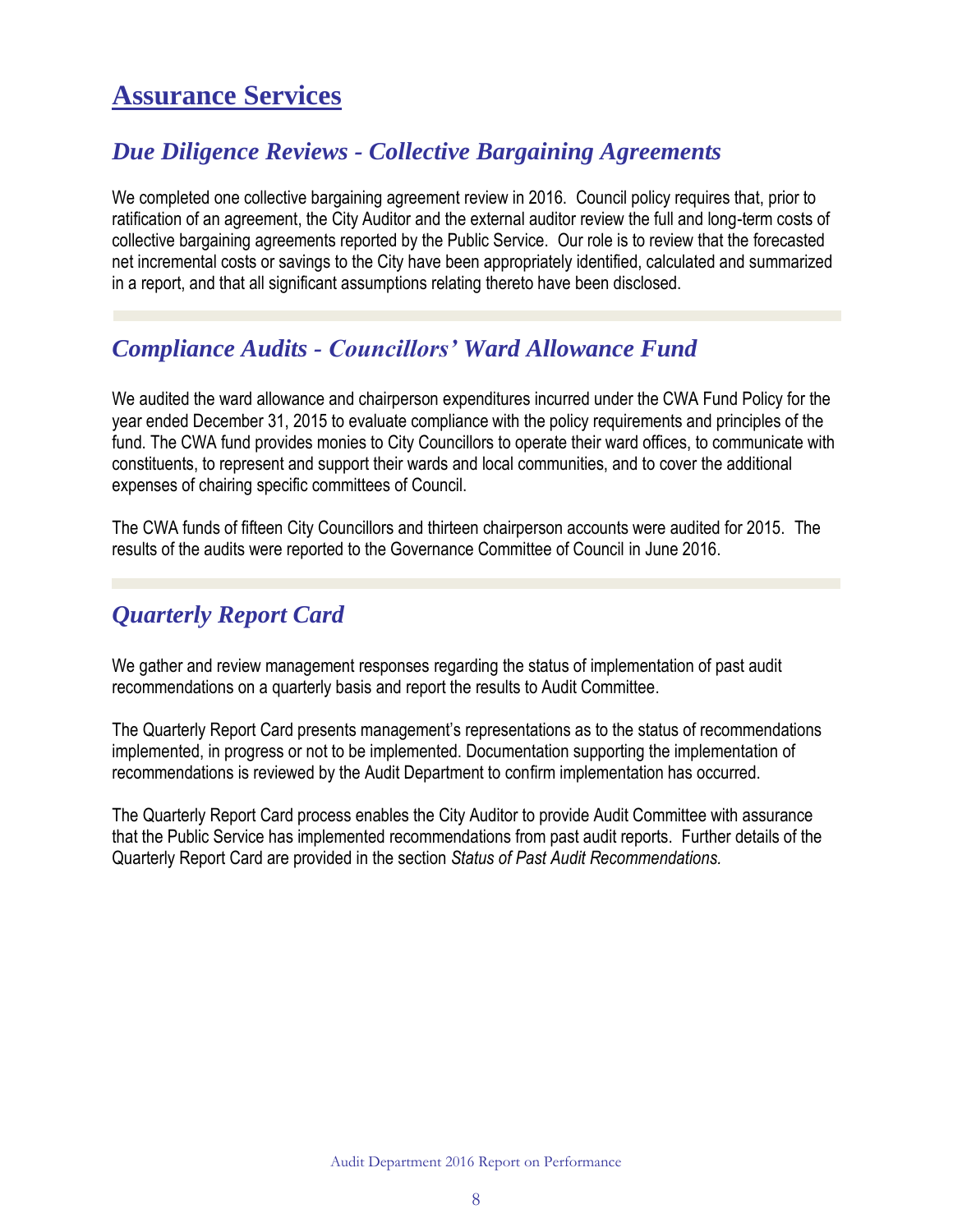## *Major Capital Project Estimate Classifications*

The classification level of project cost estimates communicates the level of design work completed to support the cost estimate and can have a significant impact on the difference between the final results and the original estimated costs. We performed audits on the estimate classifications for the two major capital projects added to the City's 2017 preliminary capital budget. These audits were for:

- Expansion of Transit Vehicle Overhaul and Maintenance Facilities (Class 4)
- North District Police Station (Class 5)

We concluded that the estimate classifications were fairly presented in the preliminary capital budget for both projects. The results were reported to Council in December 2016.

## *Review and Oversight of the Implementation of all Recommendations from the "City of Winnipeg Real Estate Management Review"*

On July 9, 2014 City of Winnipeg Council received the report *City of Winnipeg Real Estate Management Review Findings and Recommendations* dated June 19, 2014, prepared by EY (a member of Ernst & Young Global Limited). City Council adopted and forwarded all seventeen recommendations presented in the report to the Administration for implementation.

At the July 9, 2014 Special Meeting of Council, a motion was adopted that "the City Auditor be delegated authority to acquire an external agency, other than Ernst and Young, to oversee the implementation of all the recommendations from Ernst and Young's report by the Public Service in a timely and efficient manner, to report back to Council on the implementation of the recommendations via the Auditor's Report to Council<sup>"</sup>

A Request for Proposal - RFP No. 750-2015 for Consulting Services for the Review and Oversight of the Implementation of all Recommendations from the "City of Winnipeg Real Estate Management Review" was issued in 2015 and awarded to Deloitte LLP on October 6, 2015. The work to be done under this contract consists of monitoring and reviewing the work on the implementation of all 17 recommendations from the Real Estate Management Review report including reporting back to Council via a quarterly report to the City Auditor.

Deloitte completed reviews for the 2015 Quarter 4, 2016 Quarter 1, 2 and 3 periods and reported to Council. With respect to the 17 recommendations from the Real Estate Management Review, Deloitte's report confirms that Phase 1 of implementation is deemed to have been completed in the 3rd Quarter, 2016. This phase of implementation confirmed the related policies, directives, guidelines and tools were established in the finalized framework document, and received approval from senior leadership within the PPD.

Of the three additional recommendations adopted by Council on July 9, 2014, one recommendation is in progress. This recommendation relates to the establishment of an Independent Fairness Commissioner (IFC). On September 28, 2016, Council adopted the model for the IFC role, which will perform compliance reviews of real estate and management services transactions on a case by case basis. The Audit Department has issued a Request for Proposals to seek a qualified external firm to act in the capacity of the IFC role.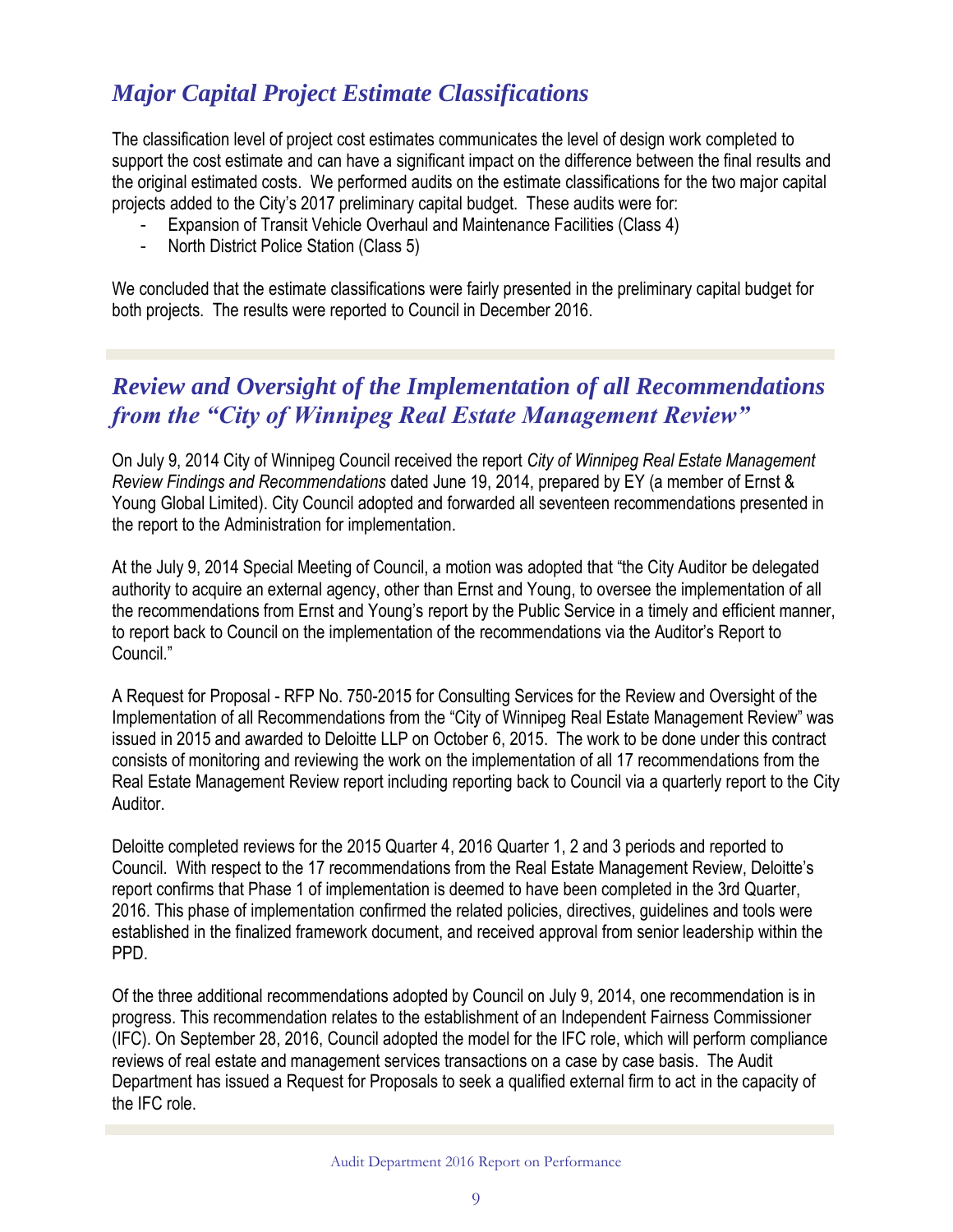## *Performance Audits*

## *[Fraud and Waste Hotline Evaluation Report](http://winnipeg.ca/audit/pdfs/reports/2015/WWARPFinalReport.pdf)*

The City's Fraud and Waste Hotline was made available to City employees to report unethical behaviour on April 30, 2012. In July 2013, the Hotline was expanded to provide the same reporting mechanism to the citizens of Winnipeg. A review of the performance of the Fraud and Waste Hotline was endorsed by the Audit Committee in the City Auditor's Audit Plan 2015–2018.

The objectives of our review were:

- To determine if the availability of the Hotline was properly communicated to enable it to serve as a preventative mechanism?
- To assess if the Hotline had been effective at identifying potential unethical behaviour and protecting City property, resources and information?
- To evaluate if there were opportunities to improve the cost efficiency of the Hotline's operations?

What we found:

- The communication methods used to promote awareness of the Hotline are similar to other Canadian jurisdictions. Recognizing the opportunity for continuous improvement, the Audit Department will investigate new process to communicate the availability of the Hotline. These will include identifying opportunities to include Hotline information in any mail sent out to citizens and to evaluate opportunities to provide information packages to the various unions which represent city employees.
- The Audit Department will continue to issue city-wide emails on an annual basis to remind staff of the availability of the Hotline.
- The Hotline has received substantiated reports that did identify unethical behavior. This illustrates the Hotline is contributing to the protection of City property, resources and information.
- The anonymity of the Hotline further contributes to the City's control environment by acting as a preventative measure by also deterring unethical behavior. The exact benefit derived from this aspect of the Hotline cannot be easily quantified.
- The Fraud and Waste Hotline received 42 reports in 2015, a significant increase over the previous two years. The report intake and database management aspect of the Hotline could be provided at a lower cost by using City resources; however, the inability to access a live operator 24/7, the lack of a bilingual service option and a perceived impact on independence and anonymity could all negatively impact the report volumes received by the Hotline. Altering the service delivery mechanism is not viewed as a prudent business decision at this point in the lifecycle of the Hotline.
- The Audit Department will continue to contract with an external service provider for the report intake and database management system. The current contract expires in 2017 and the department will issue a new Request for Proposal for an annual contract, with the option of four one year extensions.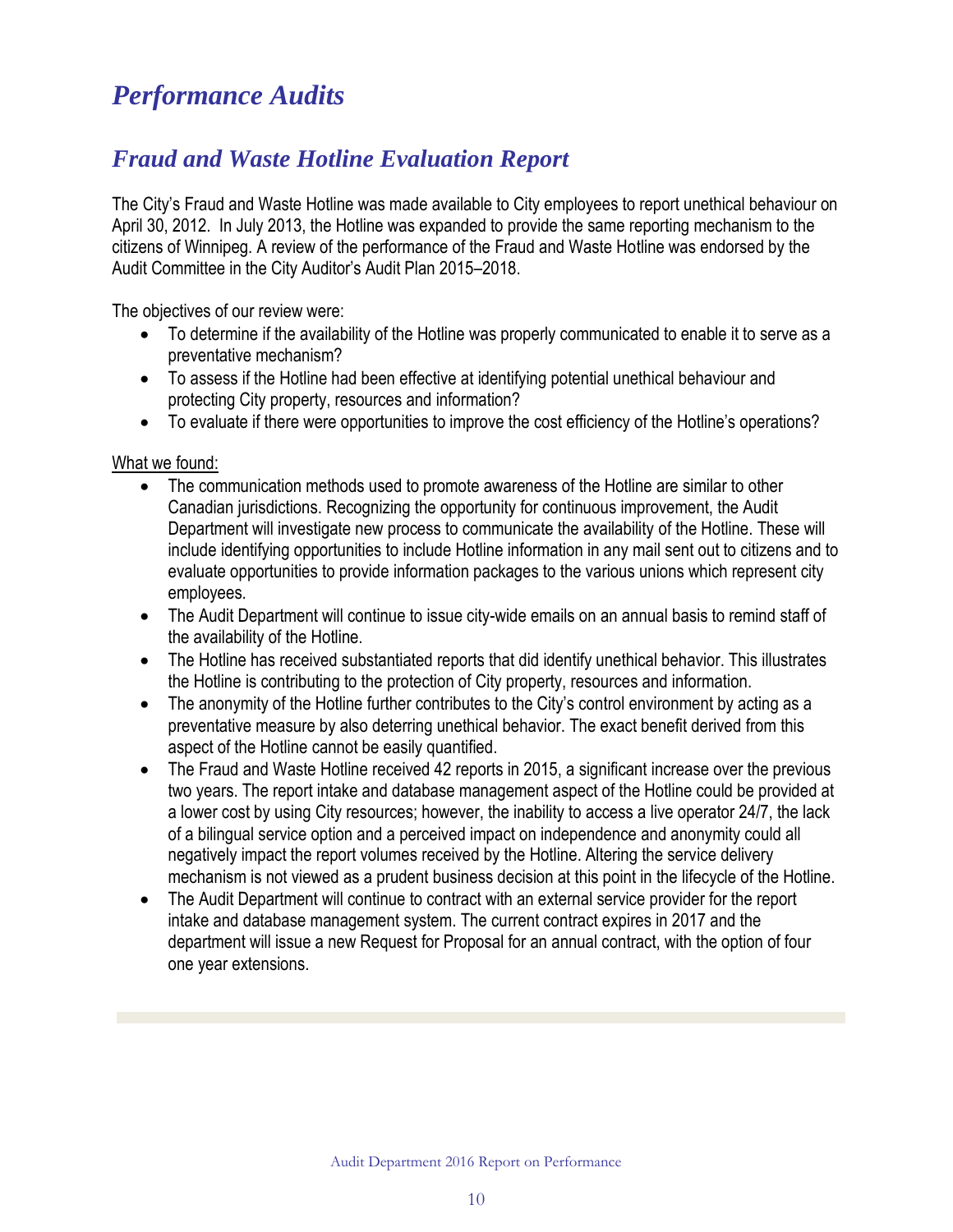## *Pedestrian and Cycling Strategies – Review of Procurement of Contract and Subcontract*

#### Background:

On September 30, 2015, Council adopted the motion concerning item No. 8 – "That the City of Winnipeg Auditor and Legal Services, as appropriate and in accordance with the City of Winnipeg Auditor's and Legal Services' respective authorities, conduct a review of the contracts with all Consultants and outside entities who were contracted with regards to the Pedestrian and Cycling Strategy, so as to ensure all aspects of the contracts contain necessary protections to the City of Winnipeg and all aspects of the contracts are being enforced, and report their findings back to the City of Winnipeg Council."

The scope of work for this review was divided between the Audit Department, which audited the contract for the Pedestrian and Cycling Strategies Project to determine that the contract was enforced, and the Legal Services Department, which reviewed the Request for Proposal for the Project, and the supporting contractual documents, to determine whether they contained the necessary protections for the City of Winnipeg.

#### What we found:

- Project expectations were met and deliverables were fulfilled according to the contract.
- In regards to the procurement process, the Project was tendered according to Council's *Materials Management Policy* and the Public Service's *Materials Management Administrative Standard* as it went through a competitive bidding process and the evaluation of all proposals was conducted appropriately and the contract was awarded fairly.
- Based on preliminary questions from potential bidders on the Project, the Project Manager identified that there could be a risk of conflict of interest involving a sub-consultant. In consultation with the Legal Services Department and Materials Management, action was taken to mitigate the potential conflict. The Audit Department evaluated the steps taken and believes there was sufficient action and documentation to adequately address the risks of conflict of interest for the Project.
- Media reports noted that a sub-consultant made public commentary through social media on how the Project was being accepted by Council. The City's *General Conditions for Consultant Services* state that consultants "shall not make any statement of fact or opinion regarding any aspect of the Contract to the media or any member of the public without the prior written authorization of the Project Manager." The Public Service did not provide the Audit Department with a reason why the social media commentary was not followed up with the consultants; however, the Audit Department has observed that the social media comments have been removed from the forum in which they were originally issued.
- The Public Service noted that the City did have a contractual relationship with the primary consultant but was unsure whether the prohibition on public statements extended to subconsultants.

#### What were the key outcomes:

1. The Legal Services Department prepared revised terms and conditions for Requests for Proposals to expand upon prohibitions concerning public announcements involving consulting contracts and related matters, and revised the *General Conditions for Consultant Services* to expand the scope and application of terms and conditions concerning confidentiality.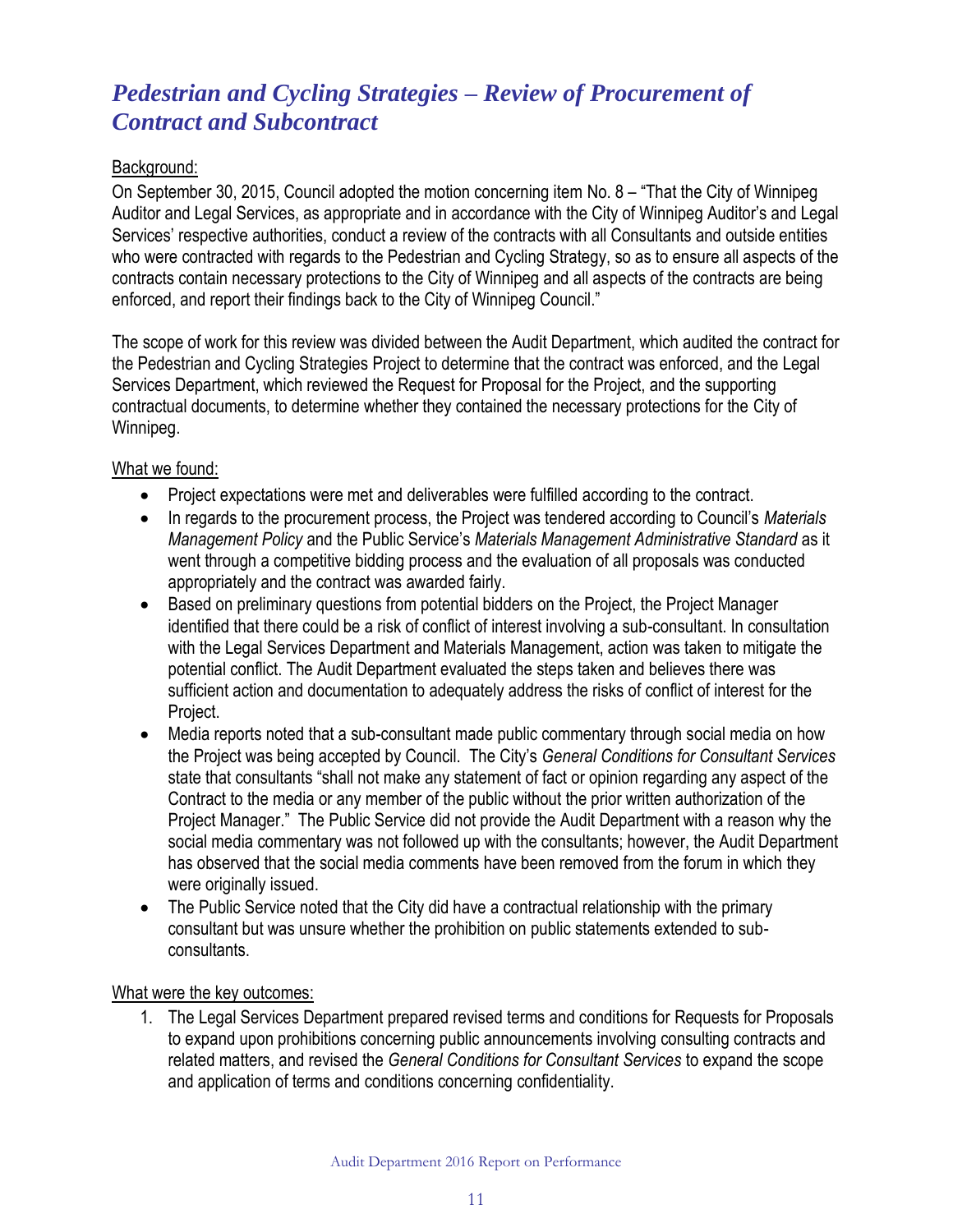## *[Audit](http://winnipeg.ca/audit/pdfs/reports/2015/CommunityBylawEnforcementServicesAudit.pdf) of WFPS Emergency Mechanical Services Branch*

#### Background:

Safe and well-maintained fire apparatus and emergency response equipment are an essential component of a quick-responding, reliable fire and paramedic service. An audit of the Winnipeg Fire Paramedic Service's heavy fleet operations was added to the 2012 update of the City Auditor's 2011-2014 Audit Plan, which was endorsed by the Audit Committee. The heavy fleet for the department is maintained by the Emergency Mechanical Services Branch ("EMSB").

The objectives of the audit were:

- To assess the efficiency and effectiveness of the branch based on commonly accepted industry performance measures
- To assess whether adequate systems, processes, practices, and controls are in place for the branch to achieve its goals and objectives

#### What we found:

- The EMSB did not have an operational performance measurement system, which prevented us and WFPS senior management from determining how well the branch was operating. WFPS senior management was forthright and sincere in their desire to have the audit completed and to implement any recommendations made to improve the management of the branch.
- Some of the well-functioning areas that we observed in the EMSB operations included:
	- a. The EMSB was consistently performing annual maintenance and mandatory government inspections on heavy fleet vehicles.
	- b. Shop space and equipment were well-maintained.
	- c. The EMSB was generally compliant with regulatory requirements, industry standards, and City policies.
- Improvements required to management of the operations included:
	- a. More diligent maintenance records should be kept for vehicles.
	- b. Labour hours should be tracked to vehicles.
	- c. Quality assurance should be completed on work done.
	- d. Parts inventory counts should be completed.
- Other observations that we made on the management of the branch included:
	- a. The branch required an information system that could capture and report on standard fleet industry performance metrics.
	- b. The departmental guidance was not sufficient to clarify the educational qualification requirements for the Director of EMSB role. There was also no job description for the Supervisor position.
	- c. Readily available standard operating procedures and functional information should be made available to staff.
	- d. Risks of resource shortages were not planned for, causing several important management and staff functions to be abandoned for extended periods when staffing levels were below complement.
- The Public Service agreed to and accepted all fifteen recommendations of the audit.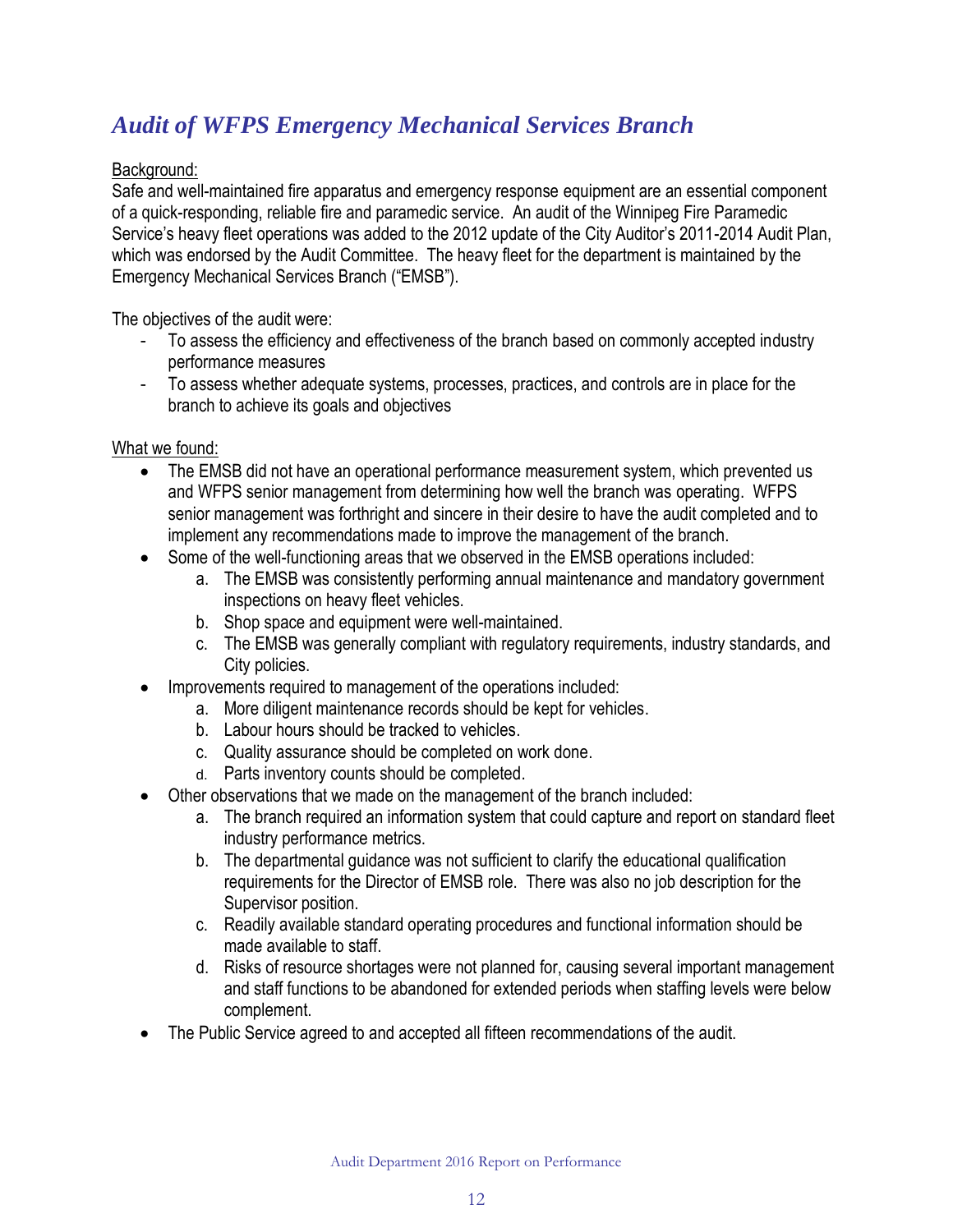What were the key recommendations:

- Further refine the performance measurement system by creating outcome measures and targets relating to community group partnerships.
- Develop procedures for better maintenance record keeping.
- Develop and implement a quality control program.
- Clarify required qualifications for the Director of EMSB.
- Develop a needs assessment for and source an information system that meets the branch's needs.
- Develop a risk management plan for the branch.

## *Liabilities for Contaminated Sites Review*

#### Background:

The Public Sector Accounting Board issued a new accounting standard—PS 3260 – Liability for Contaminated Sites—which affects the presentation of the City's liabilities in its financial statements. In anticipation of the implementation deadline for this standard, a process review was added to the City Auditor's Audit Plan 2011-2014 to determine whether the Controllership Division of the Corporate Finance Department had developed sufficient processes to successfully implement the requirements of the standard.

#### What we found:

As part of our mandate to coordinate our work with the external auditor to identify areas for reduction in duplication of effort, the Audit Department worked with and reviewed the interim audit work that KPMG performed on the liability account for contaminated sites. We attended the regular meetings that KPMG held with the Corporate Controller's office to monitor the implementation of the standard. We reviewed the supporting documentation prepared by the Corporate Controller's office that identified the contaminated properties. We also discussed with KPMG the audit procedures that were planned for the external audit to assess whether the work was sufficient to meet our objectives of reporting to Council that appropriate processes were in place to implement the new accounting standard.

We believe that these procedures provided us with sufficient evidence to conclude that the Public Service had developed appropriate processes to incorporate the requirements of the new standard into the City's financial reporting systems.

The results of our collaborative work with KPMG did not result in any findings that would result in recommendations to the Public Service from the Audit Department.

### *Winnipeg Police Board Effectiveness Evaluation*

Background:

• The Winnipeg Police Board ("the Board") is required to comply with *The Police Services Act* to operate in accordance with the policy and procedures manual developed for police boards by the Manitoba Police Commission (MPC).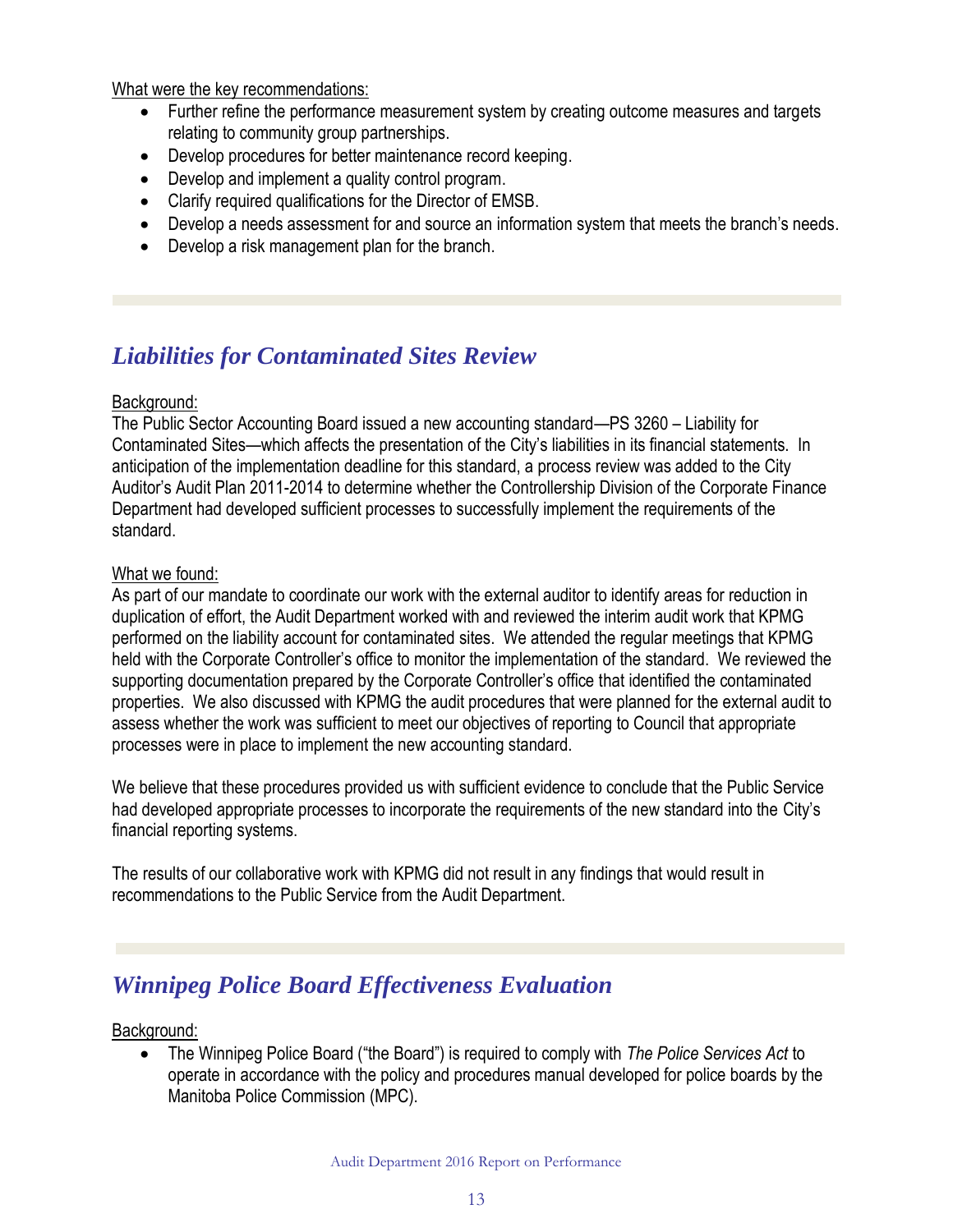- Chapter 3.9 of the MPC Manual sets out a policy and related procedures to evaluate the effectiveness of the police boards in carrying out their legislative mandates. The policy requires the police board to evaluate its effectiveness at least every three years, and provides guidance for carrying out the evaluation.
- The Board has been in operation for three years as of June 2016 and decided to initiate the evaluation process of its activities by requesting assistance from the Chief Performance Officer to administer the evaluation and ensure objectivity.

The purpose of the evaluation was:

- To demonstrate the Board maintains compliance with the MPC Manual, which further reinforces measuring effectiveness to demonstrate overall good governance. It also identifies aspects of the Board's operations that can be further improved and incorporated into the goals of subsequent annual business plans.
- The effectiveness evaluation consisted of questionnaires and a policy and procedure checklist that were provided by the Board's Risk Management and Audit Committee.

#### What we found:

Evaluation Questionnaire:

- There was a 59% response rate for the evaluation questionnaire that was distributed to the Board and stakeholders selected by the Risk Management and Audit Committee. There may be future opportunities for the Board to improve the response rate by increasing its communication with desired stakeholders about the contribution of the feedback to the Board's future success.
- Based on the analysis performed, the respondents were pleased with the overall effectiveness of the Board. The majority of the average scores in each section were satisfactory; however, some of the quantitative results as well as the comments expressed by respondents indicated areas for potential improvement.
- The questionnaire competencies that received more favorable responses included restrictions on the mandate, strategic planning, and the Board-Chief relationship. Areas with lower satisfied results were training and capacity and risk management.

Policy and Procedures Checklist:

- Overall, the Board provided support that it is following the guidance of the vast majority of the items included in the Risk Management and Audit Committee's policy and procedure checklist.
- The Board staff have openly communicated that there are a few checklist items that the Board is not following. These include:
	- $\circ$  Not all complaints about the WPS or individual officers other than the Police Chief are forwarded to the Chief or designated for appropriate action. Instead, the Board explains to complainants the options they have available for making a complaint and encourages complainants to contact the appropriate agency directly. The Board believes this is the best way to act in accordance with the complainants' wishes for their concerns, and is currently holding discussions with the Manitoba Police Commission on this policy.
	- $\circ$  The Board has not reviewed the results of its 2015 informal assessment.
	- $\circ$  No formal set of individual and/or collective competencies are currently in place.
	- $\circ$  A process for the Board Chair to review its members' self-evaluations has not been implemented. This is because the Board has not yet determined whether it is appropriate and/or a priority for Board members to have individual performance evaluations on an annual basis.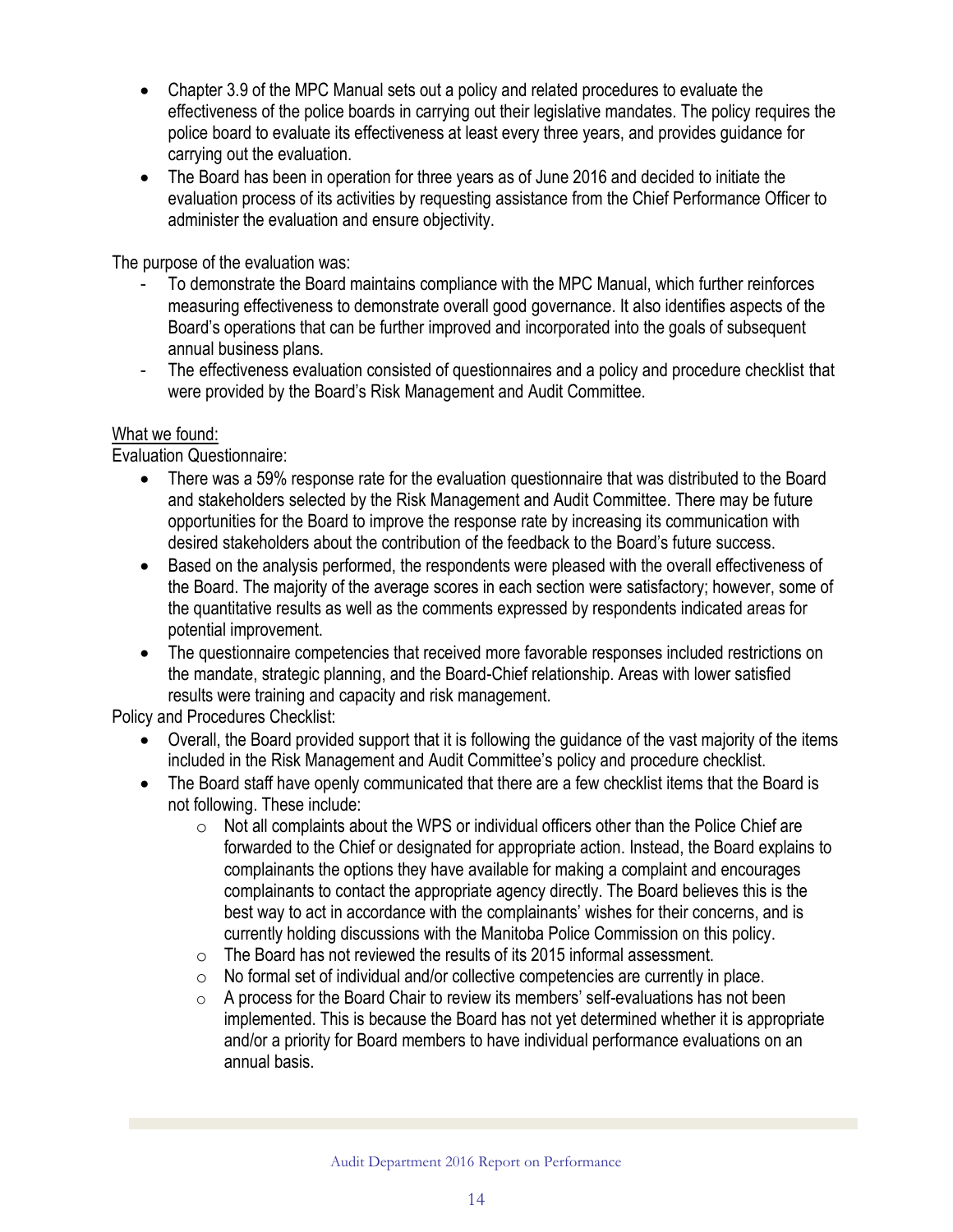## *External Peer Review of the Audit Department*

The Audit Department performs its work in accordance with *Government Auditing Standards*. These standards provide professional guidance for government-related audits and require us to follow relevant CPA Canada auditing standards where they are applicable to our work. *Government Auditing Standards* also require an independent external peer review of our operations to be conducted and published every three years. We believe that this requirement provides transparent accountability for the quality of our work to Council and to the public.

The Audit Department had its first peer review covering the period of January 1, 2015 to November 30, 2016, and we have received a clean opinion from the peer review team. It is the opinion of the Association of Local Government Auditors that the Audit Department's quality control system was suitably designed and operating effectively to provide reasonable assurance of our compliance with *Government Auditing Standards* for audits and attestation engagements for the period reviewed.

The peer review team also made five accompanying recommendations to further enhance our department's demonstrated adherence to *Government Auditing Standards*. The City Auditor has addressed each of the recommendations in a response letter, and has committed to having the solutions implemented by the end of 2017.

The peer review reports and our response are available on the Audit Department's website, and on the website of the Association of Local Government Auditors.

## *Engagements In-Progress*

## *Audit of Procurement for the Pedestrian and Cycling Strategies Report and Review of the Employee Code of Conduct*

A motion was made by City Council that the City Auditor carry out an independent review of the procurement of the contract and subcontracts related to the Pedestrian and Cycling Strategy to ensure that the City of Winnipeg Code of Conduct was upheld, and to provide recommendations in the event that there is a need to update and modernize the City of Winnipeg Employee Code of Conduct.

The objectives of our audit are:

- To provide assurance on whether the City's Employee Code of Conduct had been upheld for the procurement of the Pedestrian and Cycling Strategy.
- To assess and provide recommendations on whether the City's Employee Code of Conduct needs to be updated and modernized.

The audit was in progress at the end of 2016. We expect to report on the results in 2017.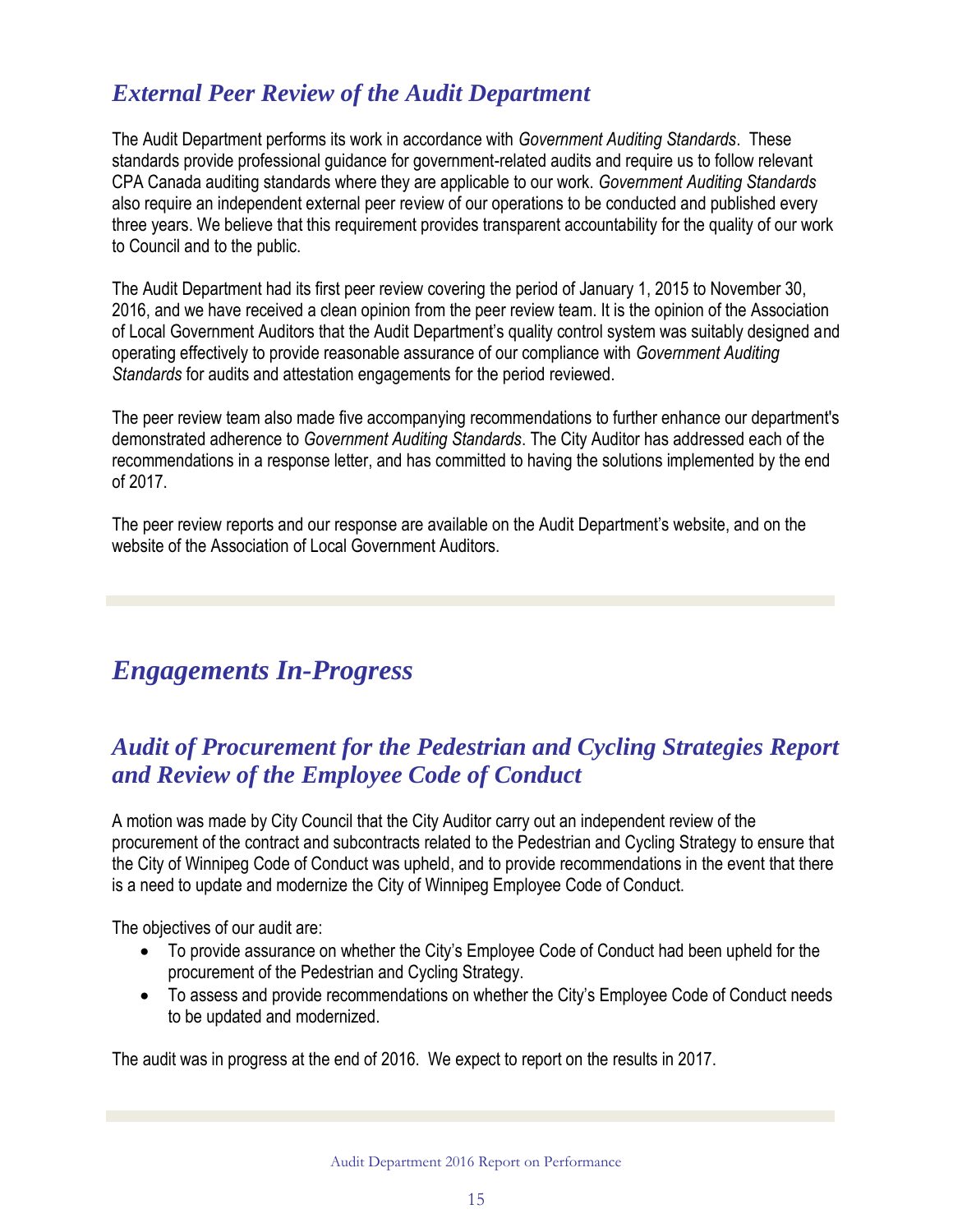## *Continuous Monitoring*

Leading practices are moving towards implementing processes and procedures that create an environment where risk is managed proactively rather than reactively.

A "Continuous Monitoring Program" involves the ongoing review and identification of transactions that fall outside usual parameters. The objective of continuous monitoring is to provide periodic reports to management that assist in proactively monitoring financial transactions, detecting unusual expenses and identifying areas where internal controls could be strengthened.

We recognize the advantages of implementing a Continuous Monitoring Program, and are in the process of contracting a consultant to evaluate the opportunity to implement such a program within the City's PeopleSoft financial system. The intent is to develop a program with built in parameters that will monitor and analyze financial transactions, with a focus on high-risk and high-value transactions, reporting on errors, irregularities or exceptions.

The procurement process was in progress at the end of 2016. We expect to award the contract and receive a report from the successful proponent in 2017.

### *Southwest Rapid Transitway (Stage 2) and Pembina Highway Underpass Audit*

Stage 2 of the Southwest Rapid Transitway and Pembina Highway Underpass is one of the largest capital projects that the City has embarked upon. Appropriate communication is important to allow key stakeholders to fulfill their roles in relation to the project; it also keeps the public informed on project performance. In a proactive effort, the Audit Department will be releasing quarterly audit reports that provide assurance on the reporting processes and selected key project management areas throughout the construction of the project.

The objectives of the ongoing audit are:

- To provide assurance that appropriate reporting is occurring for the Project based on regulatory requirements, City policies and procedures, and agreements with third parties
- To provide assurance that appropriate financial status reporting is occurring for the Project
- To provide assurance that appropriate risk management is occurring in the Project

By the end of 2016 one quarterly audit report had been released covering the period of project initiation to March 31, 2016. The report made one recommendation to revise major capital project status reports to incorporate the recommended practices of the Government Finance Officers' Association, which the Public Service agreed to. The remaining quarterly audit reports were in progress at the end of 2016. We expect to continue to report quarterly on the project until construction is completed.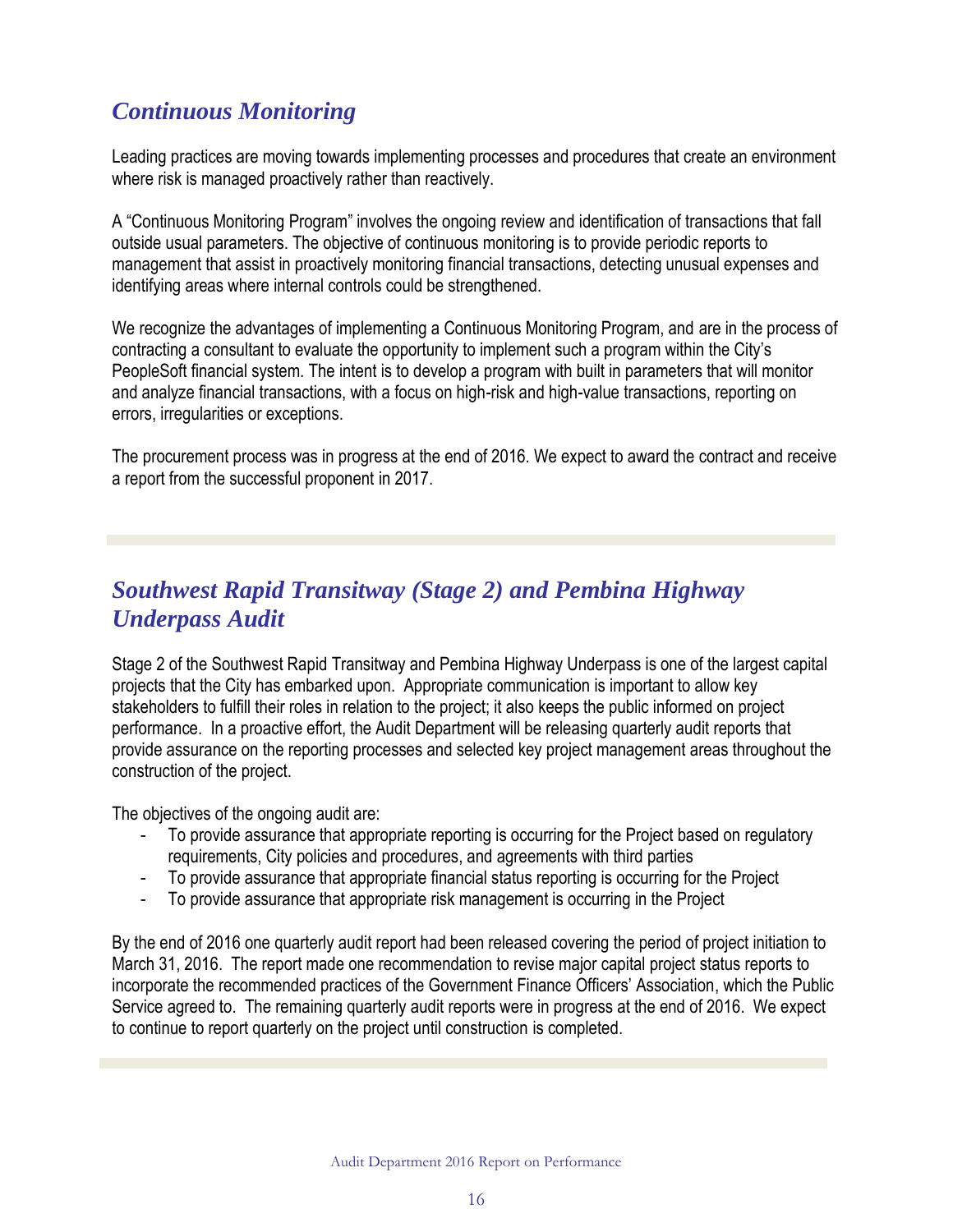## **Investigation Services**

### *Fraud and Waste Hotline*

The Fraud and Waste Hotline is a confidential and anonymous service accessible to City staff and citizens to report complaints 24 hours a day, 7 days a week.

The Audit Department provides investigative services as a result of information arising from reports submitted through the Fraud & Waste Hotline, through audit projects, or at the request of Council, the Public Service (pursuant to the City of Winnipeg's Administrative Standard: *Fraud, Theft, Misappropriation or Related Irregularities*), City managers and citizens.

While maintaining an independent and objective perspective, we conduct our services using a cooperative approach. As needed, we consult with staff from Human Resources, Legal Services, Corporate Finance and other investigative agencies. We also work closely with department management who are responsible for taking appropriate action to resolve concerns raised during a review.

#### **Hotline Activity**

The following table summarizes the types of complaints received through the Fraud and Waste Hotline by the Audit Department during the calendar year.

| <b>Report Category</b>                               | 2014 | 2015 | 2016 |
|------------------------------------------------------|------|------|------|
| <b>Financial Reporting and Accounting</b>            |      |      |      |
| Health and Safety, Environment                       |      |      |      |
| Unethical Conduct and Conflict of Interest           | 2    | 12   | 9    |
| Manipulation or Falsification of Data                |      |      | ∩    |
| Harm to People or Property                           |      | 3    |      |
| Theft, Embezzlement, Fraud                           | ∩    | 11*  | 23   |
| Violation of Laws, Regulations, Policies, Procedures |      | 3    | 10   |
| Organization                                         |      |      |      |
| Management/Supervisor                                |      |      |      |
| Compensation, Pension and Benefits                   |      |      |      |
| <b>Product/Customer Service</b>                      |      |      |      |
| Office and Equipment Requirements                    |      |      |      |
| Safety and Security Issues                           |      |      | ŋ    |
| Suggestions for Improvement                          |      |      |      |
| Miscellaneous                                        |      |      |      |
| Undefined                                            |      |      |      |
| Total                                                |      | 42   | 56   |

Note: \* a duplicate report required only one investigation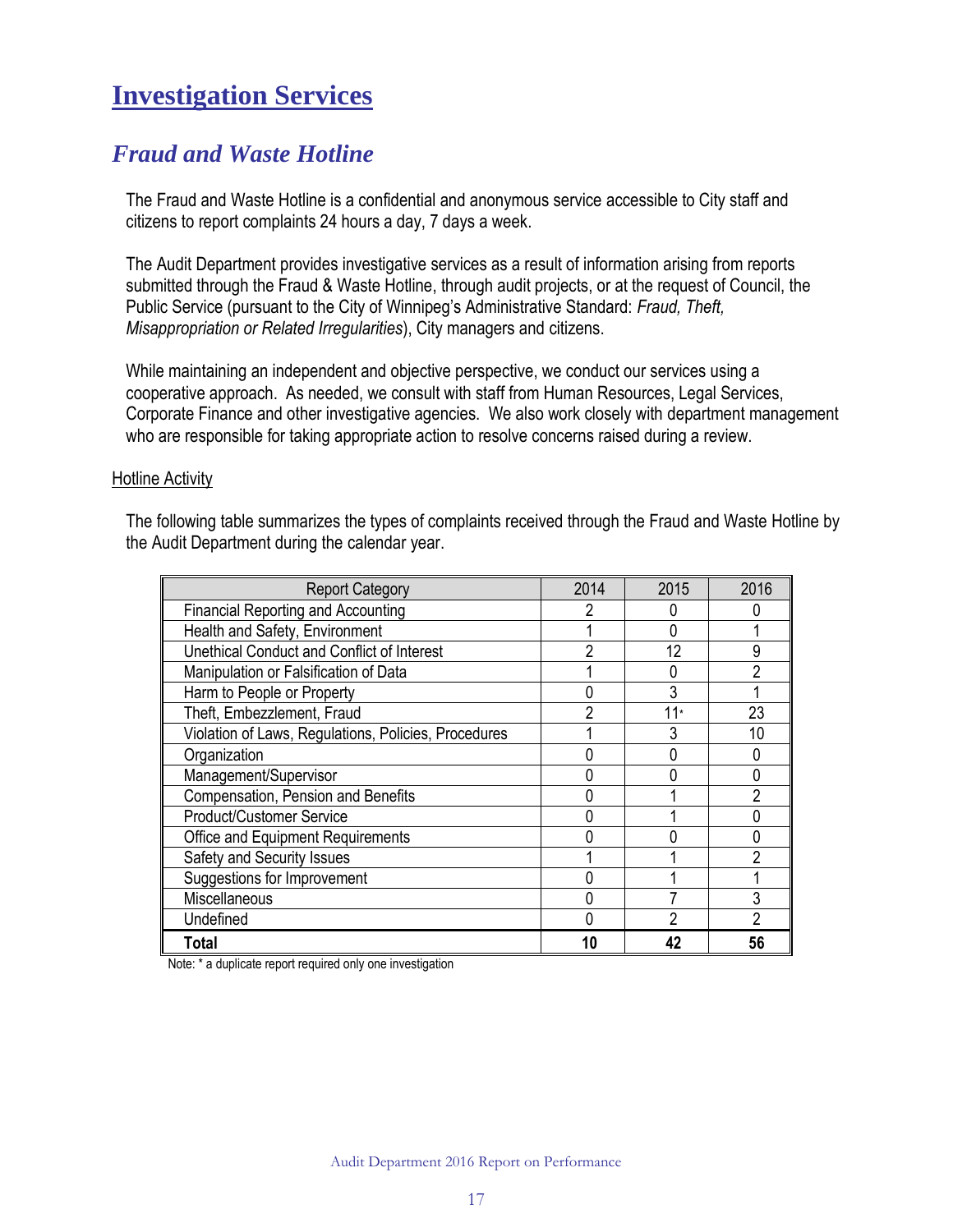#### Disposition of Complaints

We investigated all complaints received in 2016 in accordance with internal procedures and guidelines, as well as professional standards. We gathered evidence to confirm or dispel the allegations reported. We consulted with other appropriate internal or external experts as deemed necessary. If "No Action" is taken on a report, it would typically be due to insufficient information being supplied to support the allegation. Despite attempts by the Audit Department staff to obtain additional information through the hotline system, there may not be sufficient information to proceed.

|                            | Carry Forward from<br>Prior Year | Complaints<br>Received in 2016 | Closed |
|----------------------------|----------------------------------|--------------------------------|--------|
| No Action                  |                                  |                                |        |
| Referral to Another Agency |                                  |                                |        |
| Referral to Department     |                                  |                                |        |
| Investigation              |                                  | 28                             |        |

#### Outcomes of Reports

|                    | Closed |
|--------------------|--------|
| Substantiated      |        |
| Unsubstantiated    |        |
| Conclusion pending |        |

Note – counts may include complaints received in prior year.

Through the investigations conducted this year, the following resulted from actions taken as a result of the investigation into the reports:

- Human Resources developed an internal policy on the use of personal cell phones and social media while at work due to inappropriate behavior by City staff.
- Inappropriate use of City property resulted in management communicating to staff that City property, tools, and equipment should not be used for personal convenience or gain, as per the City of Winnipeg Employee Code of Conduct.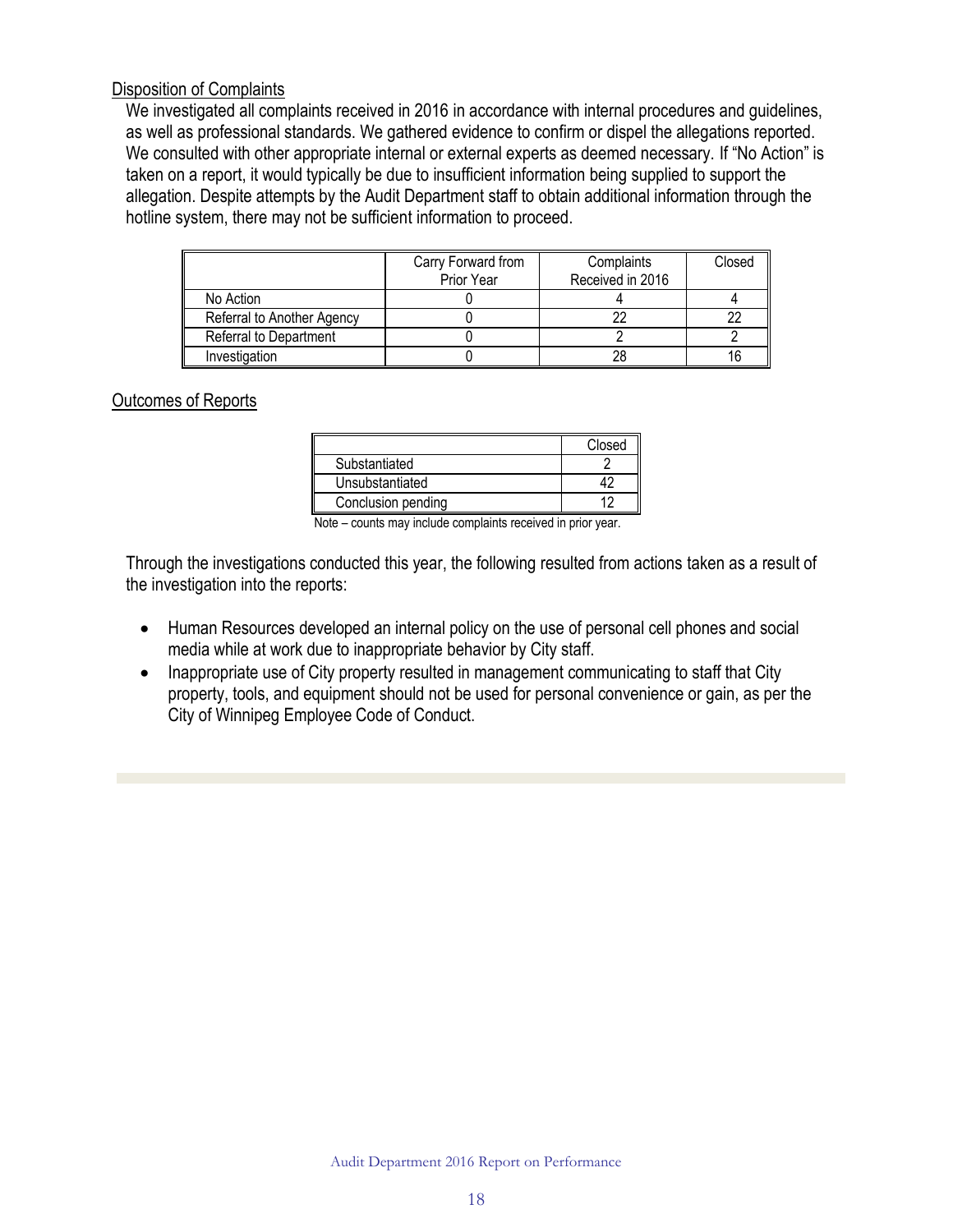## *Status of Past Audit Recommendations*

<span id="page-19-0"></span>The Audit Department's work does not end when an audit report is presented to City Council. The most important component of an audit recommendation is its implementation. The Public Service provides a response to each audit recommendation in the Audit Report along with an action plan for completion. The subsequent implementation of the audit recommendations in accordance with the action plans is the responsibility of the Public Service.

The Audit Department provides a template of outstanding audit recommendations to the Department Director responsible for implementing the recommendations. The templates are forwarded to the Audit Department for review and compilation. Documentation supporting the implementation of recommendations is reviewed to confirm implementation has occurred. For recommendations in progress, an implementation strategy and timeframe is provided. For recommendations not to be implemented, an explanation is provided.

The Quarterly Report Card summarizes the status of:

- the specific recommendations targeted for completion in the current quarter as indicated by the Public Service;
- the specific recommendations from each Audit report currently in progress and the target date for completion; and
- the number of Audit recommendations implemented to date.

Overall, the Quarterly Report Card presents management's representations as to the status of recommendations implemented, in progress or not to be implemented. The Quarterly Report Card is produced at the end of March, June, September and December and is presented by the City Auditor at the next Audit Committee meeting along with any observations he may have.

Quarterly Report Cards are typically completed for five years following the issue date of an audit report, which may be extended as circumstances warrant. After the reporting period, the Audit Department prepares a final report to Audit Committee that provides a summary of recommendations implemented, in progress and not to be implemented. Included is a complete history of status updates relating to those recommendations not implemented. After presentation of this final report, the status of audit recommendations will no longer be tracked by the Audit Department. If there are significant concerns that cannot be satisfactorily addressed by the Public Service, the Audit Committee may propose a new audit of the subject entity through the annual planning process.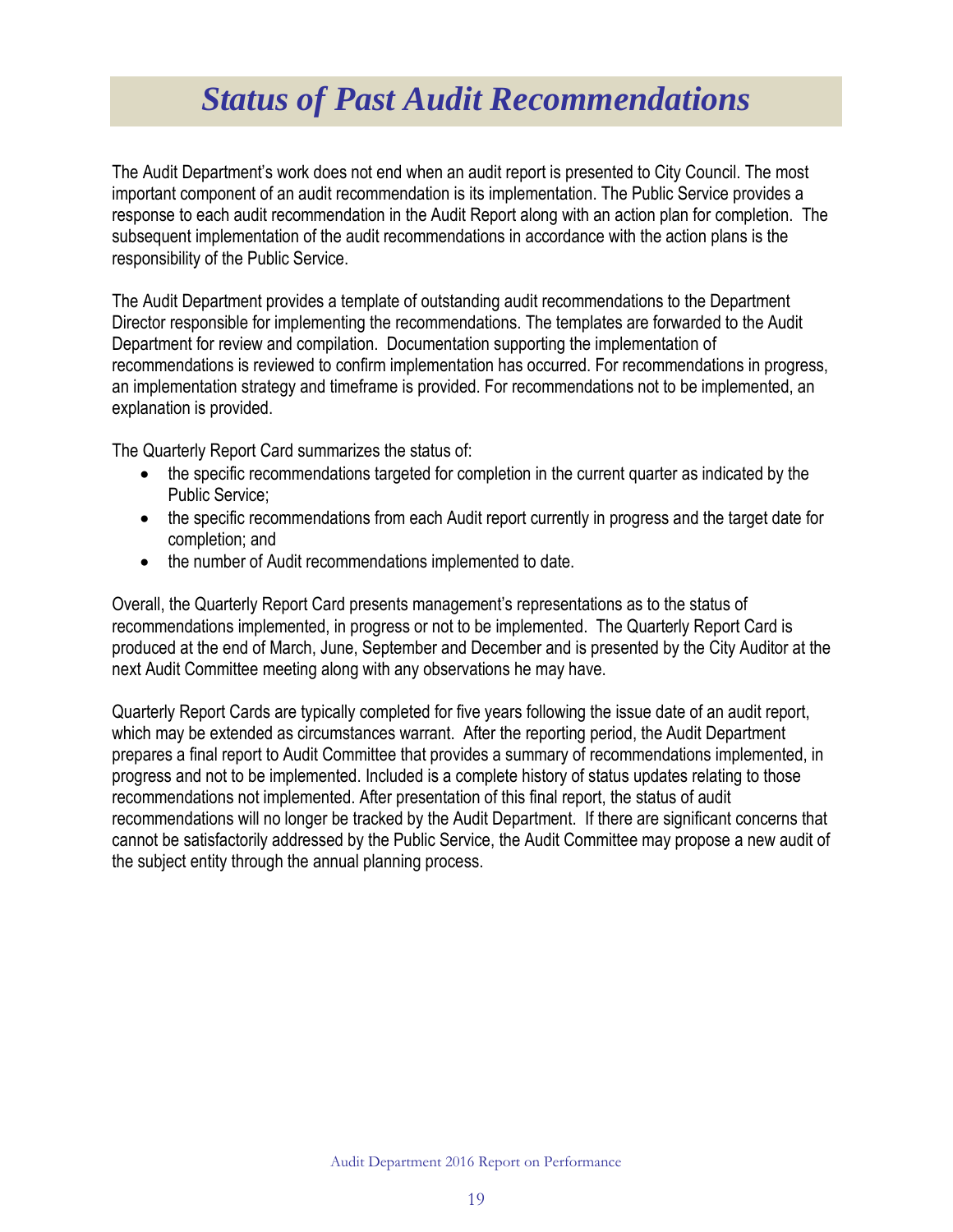## Summary Status Report

Below is a summary of the implementation status of recommendations made in our audit reports.\*

|                                                                                   |                   | <b>RECOMMENDATIONS</b> |                   |                          |                |  |
|-----------------------------------------------------------------------------------|-------------------|------------------------|-------------------|--------------------------|----------------|--|
| <b>AUDIT REPORTS</b>                                                              | <b>Issue Date</b> | <b>Total</b>           | Implemented       | Not to be<br>Implemented | Pending        |  |
|                                                                                   |                   |                        |                   |                          |                |  |
| Capital Project Management                                                        | $Feh-09$          | 29                     | 26                | $\overline{2}$           |                |  |
| Building Permits & Inspections Service Audit 1                                    | Nov-09            | 6                      | 4                 |                          | 2              |  |
| Review of the Councillor's Representation<br>Allowance Fund - Policy Requirements | $Jan-11$          | 5                      | 5                 |                          |                |  |
| Fraud & Waste Hotline Research Study                                              | Apr-11            | $\mathbf{1}$           | $\mathbf{1}$      |                          |                |  |
| Operational Review of Winnipeg Golf Services                                      | Apr-11            | 11                     | 4                 | 7                        |                |  |
| Traffic Signals Branch Performance Audit                                          | <b>Jun-11</b>     | 19                     | 14                | 1                        | 4              |  |
| Operational Review of the Winnipeg Parking<br>Authority                           | $Jun-11$          | 27                     | 24                | 2                        | 1              |  |
| Animal Services By-law Enforcement Audit                                          | <b>Jun-11</b>     | 13                     | 10                | $\mathbf{1}$             | $\overline{2}$ |  |
| Risk Management Audit                                                             | <b>Jun-11</b>     | 16                     | 15                | 1                        |                |  |
| Corporate Leadership Training & Development<br>Audit                              | $Jan-12$          | 6                      | 6                 |                          |                |  |
| Review of the Assiniboine Active Transportation<br><b>Bikeway</b>                 | $Jan-12$          | 3                      | 3                 |                          |                |  |
| Review of the Winnipeg Public Library Services                                    | $Jan-12$          | 9                      | $\overline{7}$    | 1                        | $\mathbf{1}$   |  |
| Contract with Winnipeg Airports Authority Inc.                                    | Jul-12            | 13                     | 13                |                          |                |  |
| Review of the Hired Equipment Process                                             | $Jul-12$          | 9                      | 4                 |                          |                |  |
| <b>WPS Civilianization</b>                                                        | Oct-12            | $\overline{7}$         | $\overline{7}$    |                          |                |  |
| Safety Review of Aquatics Services                                                | Feb-13            | 15                     | 13                | $\mathbf{1}$             | $\mathbf{1}$   |  |
| New Fire Paramedic Station Construction<br>Project                                | Oct-13            | 14                     | 12                |                          | $\overline{2}$ |  |
| Non-Monetary Real Estate Grants Audit                                             | $Jan-14$          | 12                     | 11                |                          | $\mathbf{1}$   |  |
| Real Estate Management Review <sup>1</sup>                                        | Jun-14            | 17                     | 15                | $\overline{2}$           |                |  |
| Workplace Safety Audit 1                                                          | <b>Nov-13</b>     | $\overline{7}$         | 7                 |                          |                |  |
| Winnipeg Police Service Headquarters Project                                      | $Jul-14$          | 19                     | 17                |                          | $\overline{2}$ |  |
| 311 Contact Centre Audit                                                          | Dec-14            | 13                     | 12                |                          | $\mathbf{1}$   |  |
| Waverley West Arterial Road Project Audit                                         | Dec-14            | 6                      | 5                 |                          | $\mathbf{1}$   |  |
| Community By-law Enforcement Services Audit                                       | Sept-15           | 6                      | 4<br>$\mathbf{1}$ |                          | $\mathbf{1}$   |  |
| <b>Emergency Mechanical Services Branch Audit</b>                                 | Feb-15            | 15                     | 4                 |                          | 11             |  |
| <b>FIVE YEAR TOTAL</b>                                                            |                   | 298                    | 243               | 19                       | 36             |  |
| <b>FIVE YEAR PERCENTAGE</b>                                                       |                   |                        | 81%               | 6%                       | 13%            |  |

**\* Note: Stats from 2016 4th Quarterly Report Card 1 Audit reports closed in 2016**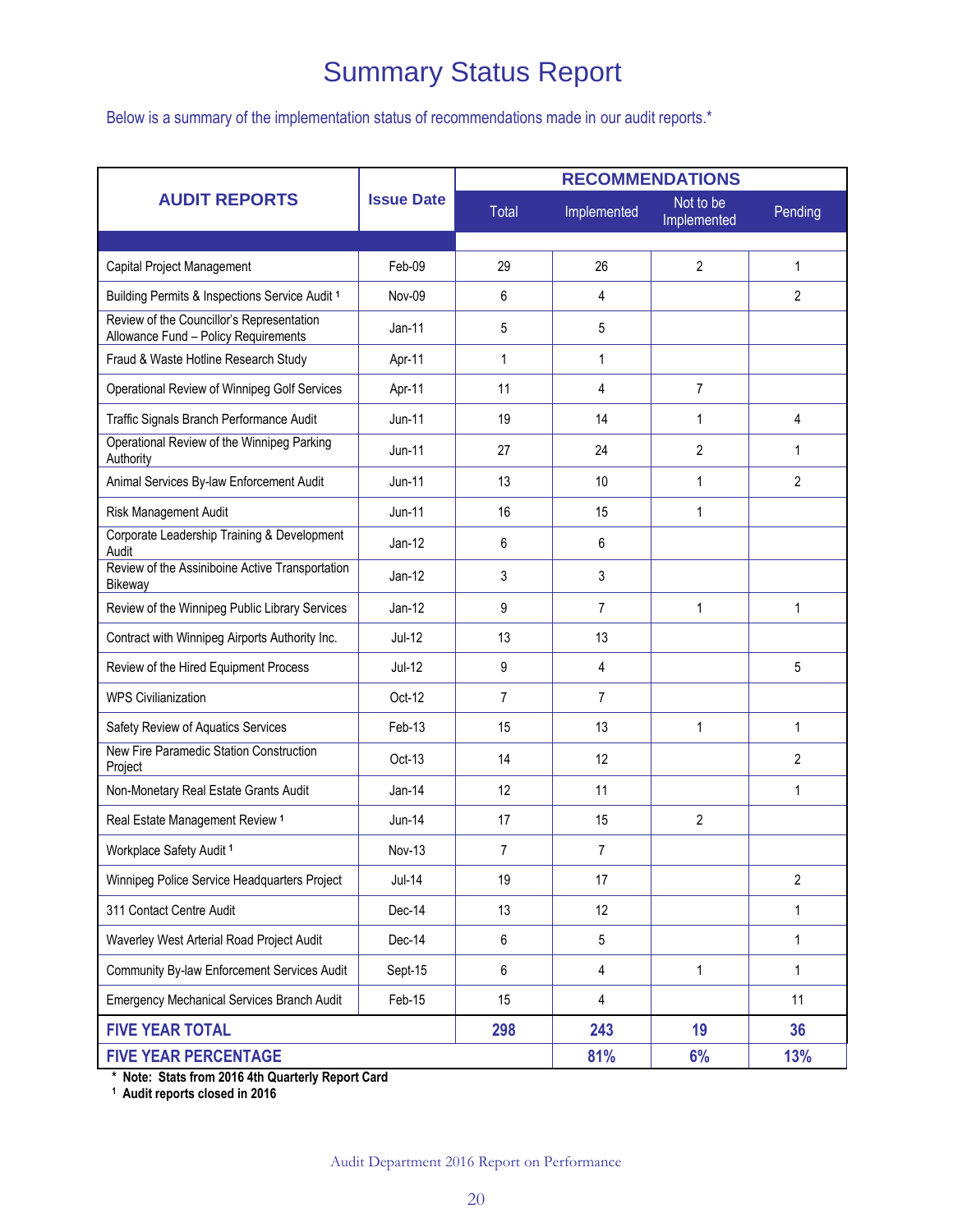## *Audit Department Balanced Scorecard*

<span id="page-21-0"></span>

| <b>Strategies</b>                    | Performance<br><b>Measure</b>                                | <b>Actual</b><br>2014 | <b>Actual</b><br>2015                           | <b>Actual</b><br>2016  | <b>Target</b> | Industry*<br><b>Benchmark</b> |  |
|--------------------------------------|--------------------------------------------------------------|-----------------------|-------------------------------------------------|------------------------|---------------|-------------------------------|--|
|                                      | <b>Customers &amp; Stakeholders Perspective</b>              |                       |                                                 |                        |               |                               |  |
| Support the<br>achievement           | • # of reports issued<br>• The audit report was relevant and | 13                    | 35                                              | 27                     | 25            | 32                            |  |
| of transparent,                      | addressed the priority issues (out of                        | 4                     | 3.2 <sup>2</sup>                                | 5                      | 4             | n/a                           |  |
| efficient and<br>effective City      | 5)<br>• Audit recommendations accepted                       | 100%                  | 100%                                            | 100%                   | 100%          | 92%                           |  |
| government                           | • Audit recommendations                                      | 78%                   | 79%                                             | 81%                    | 80%           | 63%                           |  |
| services                             | implemented                                                  |                       |                                                 |                        |               |                               |  |
|                                      |                                                              |                       | <b>Customers &amp; Stakeholders Perspective</b> |                        |               |                               |  |
|                                      | • % direct hours dedicated to:                               |                       |                                                 |                        |               |                               |  |
|                                      | <b>Assurance Services</b>                                    | 68%                   | 66%                                             | 80.9%                  | 275%          | n/a                           |  |
|                                      | <b>Advisory Services</b>                                     | 12%                   | 25%                                             | 11.5%                  | $≤10%$        | n/a                           |  |
|                                      | <b>Investigation Services</b>                                | 20%                   | 9%                                              | 7.5%                   | $≤15%$        | n/a                           |  |
|                                      | • Clients/stakeholders rating of the                         |                       |                                                 |                        |               |                               |  |
|                                      | audit recommendations as 'value-<br>added' (out of 5)        | 4                     | 3.2 <sup>2</sup>                                | 4                      | 4             | n/a                           |  |
| Deliver value-                       |                                                              |                       |                                                 |                        |               |                               |  |
| added, cost-                         |                                                              |                       | <b>Financial Accountability Perspective</b>     |                        |               |                               |  |
| effective and                        | • Operating Budget variance                                  | $-1.7%$               | $-35.3%$ 3                                      | $-34.0\%$ <sup>3</sup> | 0%            | n/a                           |  |
| innovative                           | • Cost per billable hour                                     | \$118.03              | \$124.60                                        | \$116.54               | \$118.00      | \$235.00 1                    |  |
| audit services                       | • Cost savings/avoidance identified                          | \$0                   | \$11,700                                        | \$0                    | n/a           | n/a                           |  |
|                                      | through Audit services                                       |                       |                                                 |                        |               |                               |  |
|                                      |                                                              |                       | <b>Internal Processes Perspective</b>           |                        |               |                               |  |
|                                      | . % Completion of Audit Plan                                 | 81%                   | 87%                                             | 79%                    | 75%           | 98.6%                         |  |
|                                      | • % Target budget hours met within                           | 90%                   | 92%                                             | 98%                    | 80%           | n/a                           |  |
|                                      | 10%                                                          |                       |                                                 |                        |               |                               |  |
|                                      | • Direct project hours to total hours<br>available           | 74%                   | 76%                                             | 75%                    | 75%           | 70%                           |  |
|                                      |                                                              |                       |                                                 |                        |               |                               |  |
|                                      | <b>Learning &amp; Growth Perspective</b>                     |                       |                                                 |                        |               |                               |  |
|                                      | • Approved staff complement                                  | 7                     | 6.72                                            | 6.72                   | 6             | $6 - 10$                      |  |
| Maintain a                           | • Number of Auditors (FTE) to total                          | 1:1458                | 1:1518                                          | 1:1525                 | 1:1701        | n/a                           |  |
| respectful,                          | organizational staff<br>• % of auditors with professional    | 100%                  | 100%                                            | 100%                   | 100%          | n/a                           |  |
| team-oriented<br>and<br>professional | designations                                                 |                       |                                                 |                        |               |                               |  |
|                                      | • Annual evaluation for each staff                           | 100%                  | 100%                                            | 100%                   | 100%          | n/a                           |  |
| workplace                            | member<br>• Number of training hours/FTE                     | 14                    | 43                                              | 42.25                  | 40            | 40                            |  |
|                                      | • Average level of staff satisfaction                        | 4.90 / 5              | 4.90 / 5                                        | 5.8/7                  | 6/7           | n/a                           |  |
|                                      | per annual survey 4                                          |                       |                                                 |                        |               |                               |  |

\* Industry is represented by the Association of Local Government Auditors (ALGA) which represents local government audit organizations in both the United States and Canada. The latest comparative survey was published in October 2016.

1 In 2016, our billing rate was \$116.54 per audit hour. Based on a review of local professional services firms, a fully blended (partner to junior) equivalent rate is calculated to be \$235.00 per hour.

<sup>2</sup> The Department has initiated a post-project meeting process with all clients and will also look for opportunities identified through the Peer Review.

<sup>3</sup> Surplus is mainly due to unused funding for the Independent Fairness Commissioner (IFC) and Lobbyist roles. Surplus salaries due to departmental vacancies. <sup>4</sup> Staff satisfaction levels are expressed out of 5 based on a set rating scale for Actual 2014, Actual 2015. The rating scale was revised in 2016 for staff satisfaction levels to be expressed out of 7.

Audit Department 2016 Report on Performance